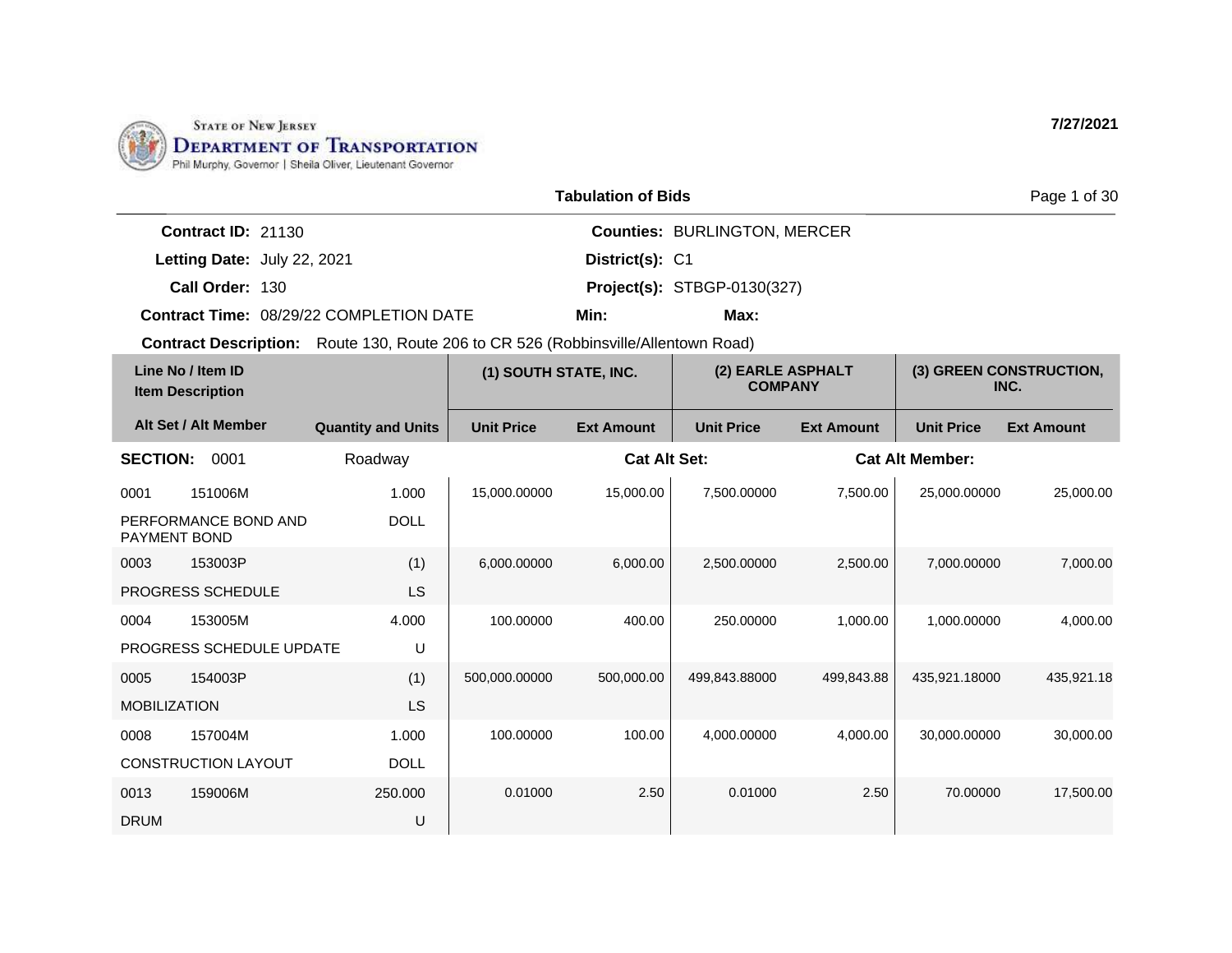

|                                              |                                                                                           |                   | <b>Tabulation of Bids</b> |                   |                                     |                        | Page 2 of 30                    |
|----------------------------------------------|-------------------------------------------------------------------------------------------|-------------------|---------------------------|-------------------|-------------------------------------|------------------------|---------------------------------|
|                                              | <b>Counties: BURLINGTON, MERCER</b><br><b>Contract ID: 21130</b>                          |                   |                           |                   |                                     |                        |                                 |
|                                              | District(s): C1<br>Letting Date: July 22, 2021                                            |                   |                           |                   |                                     |                        |                                 |
|                                              | Call Order: 130<br><b>Project(s): STBGP-0130(327)</b>                                     |                   |                           |                   |                                     |                        |                                 |
|                                              | <b>Contract Time: 08/29/22 COMPLETION DATE</b><br>Min:<br>Max:                            |                   |                           |                   |                                     |                        |                                 |
|                                              | <b>Contract Description:</b> Route 130, Route 206 to CR 526 (Robbinsville/Allentown Road) |                   |                           |                   |                                     |                        |                                 |
| Line No / Item ID<br><b>Item Description</b> |                                                                                           |                   | (1) SOUTH STATE, INC.     |                   | (2) EARLE ASPHALT<br><b>COMPANY</b> |                        | (3) GREEN CONSTRUCTION,<br>INC. |
| Alt Set / Alt Member                         | <b>Quantity and Units</b>                                                                 | <b>Unit Price</b> | <b>Ext Amount</b>         | <b>Unit Price</b> | <b>Ext Amount</b>                   | <b>Unit Price</b>      | <b>Ext Amount</b>               |
| <b>SECTION:</b><br>0001                      | Roadway                                                                                   |                   | <b>Cat Alt Set:</b>       |                   |                                     | <b>Cat Alt Member:</b> |                                 |

| <b>Item Description</b> |                               |                           | $(1)$ 000111 011116, 1110. |                     | (<br><b>COMPANY</b> |                   | $(9)$ sizes to         | ,,,,,,,,,,,,,,,,<br>INC. |
|-------------------------|-------------------------------|---------------------------|----------------------------|---------------------|---------------------|-------------------|------------------------|--------------------------|
|                         | Alt Set / Alt Member          | <b>Quantity and Units</b> | <b>Unit Price</b>          | <b>Ext Amount</b>   | <b>Unit Price</b>   | <b>Ext Amount</b> | <b>Unit Price</b>      | <b>Ext Amount</b>        |
| <b>SECTION:</b>         | 0001                          | Roadway                   |                            | <b>Cat Alt Set:</b> |                     |                   | <b>Cat Alt Member:</b> |                          |
| 0014                    | 159009M                       | 300.000                   | 0.01000                    | 3.00                | 0.01000             | 3.00              | 15.00000               | 4,500.00                 |
| <b>TRAFFIC CONE</b>     |                               | U                         |                            |                     |                     |                   |                        |                          |
| 0015                    | 159012M                       | 1,400.000                 | 0.01000                    | 14.00               | 15.00000            | 21,000.00         | 24.00000               | 33,600.00                |
|                         | <b>CONSTRUCTION SIGNS</b>     | <b>SF</b>                 |                            |                     |                     |                   |                        |                          |
| 0016                    | 159015M                       | 2.000                     | 0.01000                    | 0.02                | 900.00000           | 1,800.00          | 850.00000              | 1,700.00                 |
| SIGN, 4' X 8'           | CONSTRUCTION IDENTIFICATION   | U                         |                            |                     |                     |                   |                        |                          |
| 0017                    | 159027M                       | 4.000                     | 10.00000                   | 40.00               | 1,500.00000         | 6,000.00          | 8,500.00000            | 34,000.00                |
|                         | FLASHING ARROW BOARD, 4' X 8' | U                         |                            |                     |                     |                   |                        |                          |
| 0018                    | 159030M                       | 4.000                     | 5,000.00000                | 20,000.00           | 3,500.00000         | 14,000.00         | 12,500.00000           | 50,000.00                |
| <b>SIGN</b>             | PORTABLE VARIABLE MESSAGE     | U                         |                            |                     |                     |                   |                        |                          |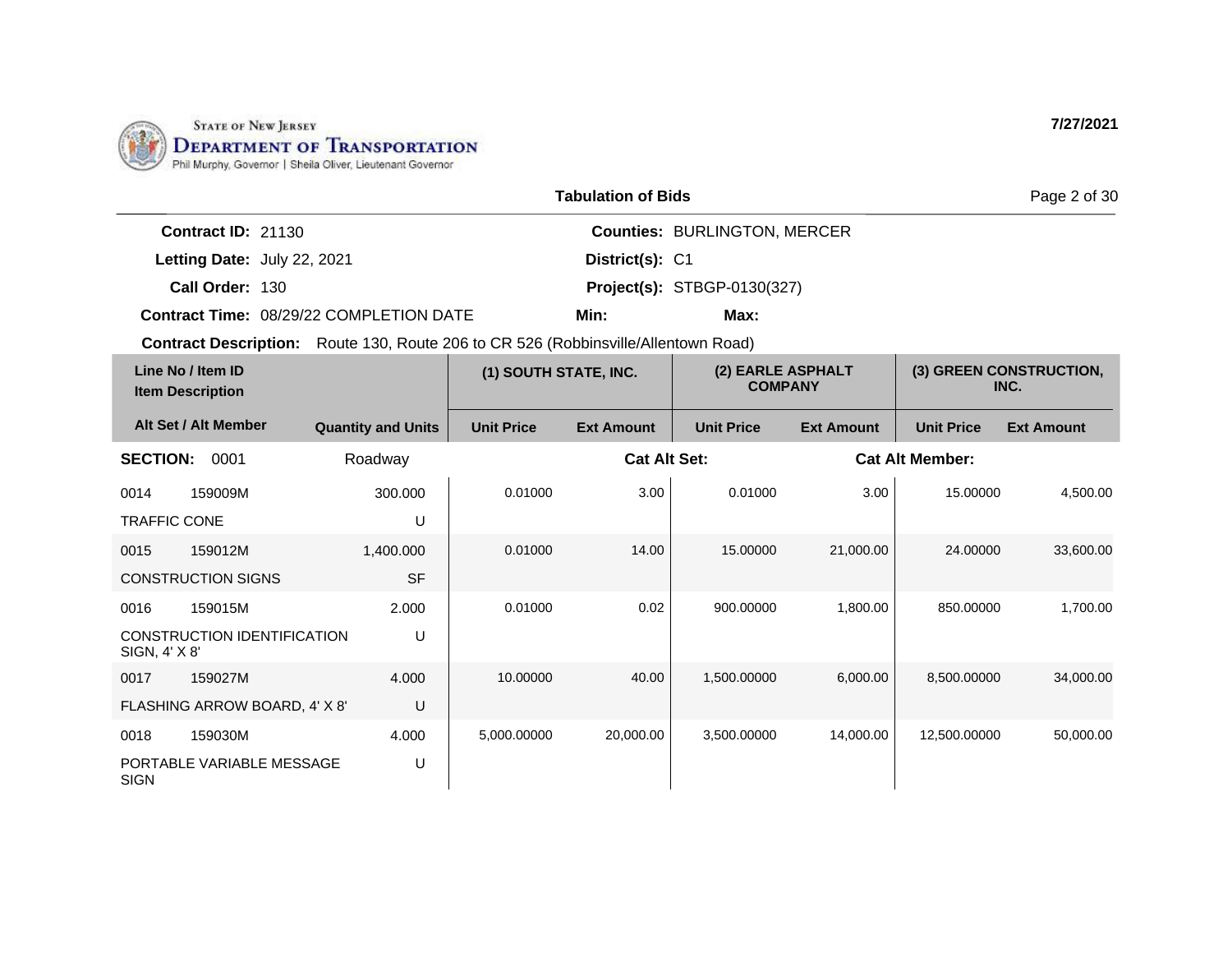

|                                         | <b>Tabulation of Bids</b> |                                     |
|-----------------------------------------|---------------------------|-------------------------------------|
| <b>Contract ID: 21130</b>               |                           | <b>Counties: BURLINGTON, MERCER</b> |
| Letting Date: July 22, 2021             | District(s): C1           |                                     |
| Call Order: 130                         |                           | <b>Project(s): STBGP-0130(327)</b>  |
| Contract Time: 08/29/22 COMPLETION DATE | Min:                      | Max:                                |

**Contract Description:** Route 130, Route 206 to CR 526 (Robbinsville/Allentown Road)

| Line No / Item ID<br><b>Item Description</b> |                                                                   | (1) SOUTH STATE, INC.     |                   | (2) EARLE ASPHALT<br><b>COMPANY</b> |                   |                   | (3) GREEN CONSTRUCTION,<br>INC.<br><b>Ext Amount</b><br>100,000.00 |           |
|----------------------------------------------|-------------------------------------------------------------------|---------------------------|-------------------|-------------------------------------|-------------------|-------------------|--------------------------------------------------------------------|-----------|
|                                              | Alt Set / Alt Member                                              | <b>Quantity and Units</b> | <b>Unit Price</b> | <b>Ext Amount</b>                   | <b>Unit Price</b> | <b>Ext Amount</b> | <b>Unit Price</b>                                                  |           |
| <b>SECTION:</b>                              | 0001                                                              | Roadway                   |                   | <b>Cat Alt Set:</b>                 |                   |                   | <b>Cat Alt Member:</b>                                             |           |
| 0019                                         | 159108M                                                           | 4.000                     | 200.00000         | 800.00                              | 5,000.00000       | 20,000.00         | 25,000.00000                                                       |           |
|                                              | <b>TRAFFIC CONTROL TRUCK WITH</b><br><b>MOUNTED CRASH CUSHION</b> | U                         |                   |                                     |                   |                   |                                                                    |           |
| 0020                                         | 159138M                                                           | 23,000                    | 0.01000           | 0.23                                | 200.00000         | 4,600.00          | 300.00000                                                          | 6,900.00  |
| <b>HMA PATCH</b>                             |                                                                   | Т                         |                   |                                     |                   |                   |                                                                    |           |
| 0021                                         | 159300M                                                           | 77,400.000                | 0.30000           | 23,220.00                           | 0.35000           | 27,090.00         | 0.19000                                                            | 14,706.00 |
|                                              | TRAFFIC STRIPES, LATEX, 4"                                        | LF                        |                   |                                     |                   |                   |                                                                    |           |
| 0022                                         | 159313M                                                           | 1,200.000                 | 0.01000           | 12.00                               | 0.50000           | 600.00            | 0.25000                                                            | 300.00    |
| LATEX, 12"                                   | <b>TRAFFIC MARKINGS LINES,</b>                                    | LF                        |                   |                                     |                   |                   |                                                                    |           |
| 0023                                         | 159314M                                                           | 1,600.000                 | 0.01000           | 16.00                               | 2.00000           | 3,200.00          | 1.80000                                                            | 2,880.00  |
| LATEX, 24"                                   | TRAFFIC MARKINGS LINES,                                           | LF                        |                   |                                     |                   |                   |                                                                    |           |

Page 3 of 30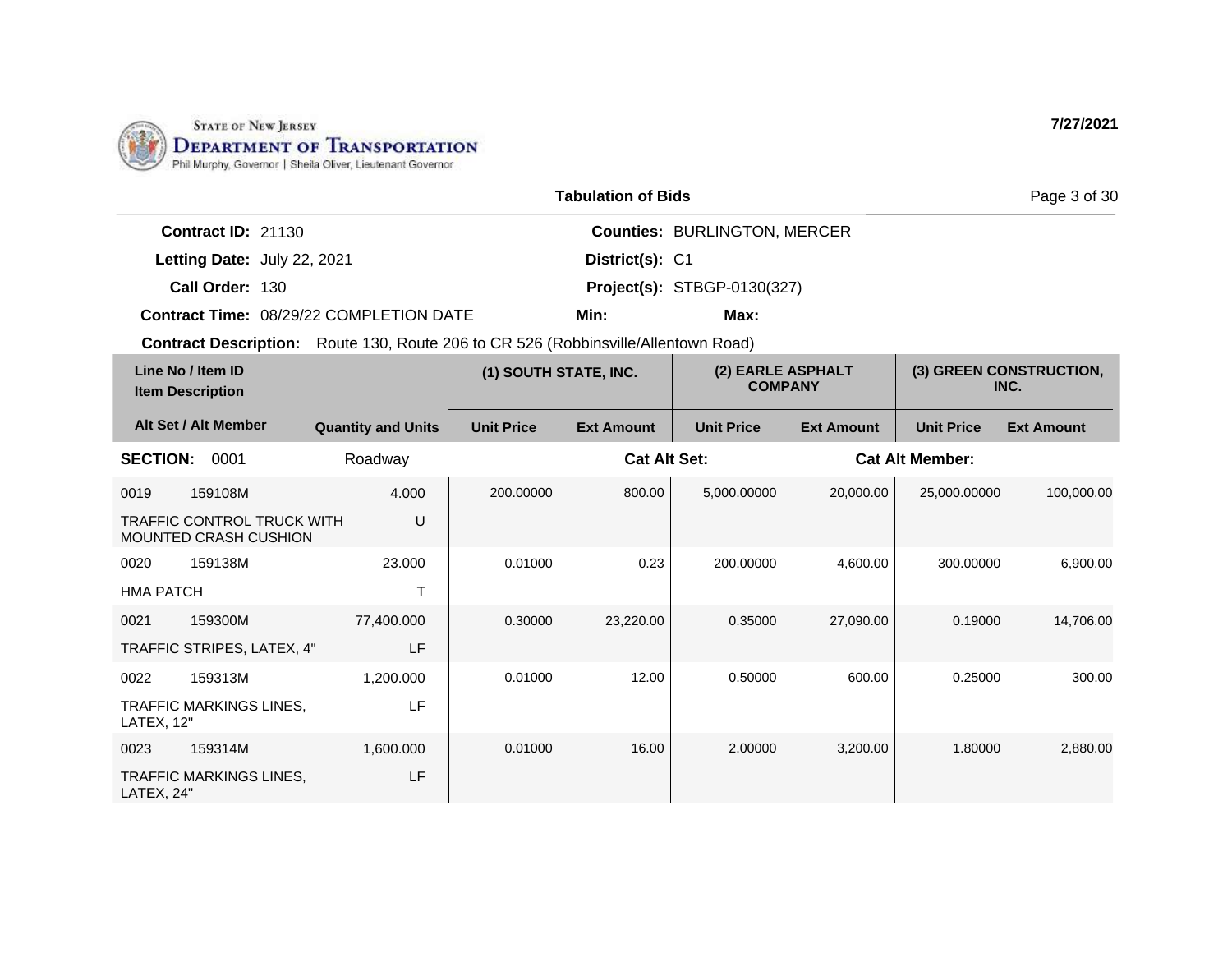

|                           |                                                                                           | <b>Tabulation of Bids</b> |                                     | Page 4 of 30 |
|---------------------------|-------------------------------------------------------------------------------------------|---------------------------|-------------------------------------|--------------|
| <b>Contract ID: 21130</b> |                                                                                           |                           | <b>Counties: BURLINGTON, MERCER</b> |              |
|                           | Letting Date: July 22, 2021                                                               | District(s): C1           |                                     |              |
| Call Order: 130           |                                                                                           |                           | <b>Project(s): STBGP-0130(327)</b>  |              |
|                           | <b>Contract Time: 08/29/22 COMPLETION DATE</b>                                            | Min:                      | Max:                                |              |
|                           | <b>Contract Description:</b> Route 130, Route 206 to CR 526 (Robbinsville/Allentown Road) |                           |                                     |              |

| Line No / Item ID<br><b>Item Description</b> |                              | (1) SOUTH STATE, INC.     |                   | (2) EARLE ASPHALT<br><b>COMPANY</b> |                   |                   | (3) GREEN CONSTRUCTION,<br>INC. |                   |
|----------------------------------------------|------------------------------|---------------------------|-------------------|-------------------------------------|-------------------|-------------------|---------------------------------|-------------------|
|                                              | Alt Set / Alt Member         | <b>Quantity and Units</b> | <b>Unit Price</b> | <b>Ext Amount</b>                   | <b>Unit Price</b> | <b>Ext Amount</b> | <b>Unit Price</b>               | <b>Ext Amount</b> |
| <b>SECTION:</b>                              | 0001                         | Roadway                   |                   | <b>Cat Alt Set:</b>                 |                   |                   | <b>Cat Alt Member:</b>          |                   |
| 0024                                         | 159320M                      | 550.000                   | 0.01000           | 5.50                                | 3.25000           | 1,787.50          | 3.00000                         | 1,650.00          |
| LATEX                                        | TRAFFIC MARKINGS SYMBOLS,    | <b>SF</b>                 |                   |                                     |                   |                   |                                 |                   |
| 0025                                         | 160004M                      | 1.000                     | 400.00000         | 400.00                              | 400.00000         | 400.00            | 400.00000                       | 400.00            |
|                                              | <b>FUEL PRICE ADJUSTMENT</b> | <b>DOLL</b>               |                   |                                     |                   |                   |                                 |                   |
| 0026                                         | 160007M                      | 1.000                     | 10,400.00000      | 10,400.00                           | 10,400.00000      | 10,400.00         | 10,400.00000                    | 10,400.00         |
|                                              | ASPHALT PRICE ADJUSTMENT     | <b>DOLL</b>               |                   |                                     |                   |                   |                                 |                   |
| 0027                                         | 161003P                      | (1)                       | 1.00000           | 1.00                                | 7,500.00000       | 7,500.00          | 15,000.00000                    | 15,000.00         |
| <b>FINAL CLEANUP</b>                         |                              | LS                        |                   |                                     |                   |                   |                                 |                   |
| 0028                                         | 201003P                      | (1)                       | 40,000.00000      | 40,000.00                           | 40,000.00000      | 40,000.00         | 40,000.00000                    | 40,000.00         |
| <b>CLEARING SITE</b>                         |                              | LS                        |                   |                                     |                   |                   |                                 |                   |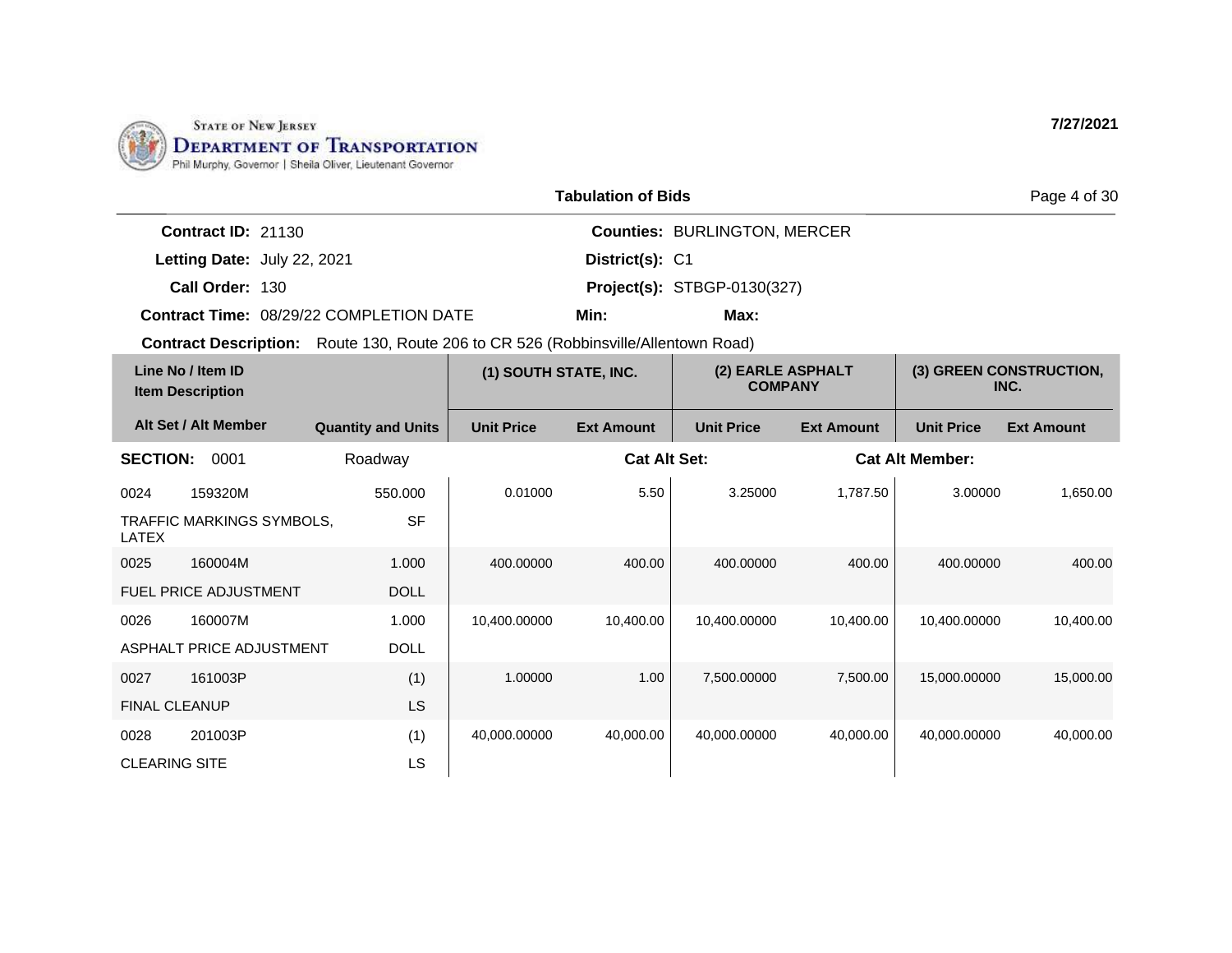

| <b>Tabulation of Bids</b> |  |
|---------------------------|--|
|---------------------------|--|

| 7/27/2021 |  |
|-----------|--|
|           |  |

Page 5 of 30

**Call Order: Letting Date:** July 22, 2021 **District(s): C1 Contract ID:** 21130 **District(s): Counties:** BURLINGTON, MERCER 130 **Project(s):** STBGP-0130(327) **Contract Time:** 08/29/22 COMPLETION DATE **Min: Max:**

| Line No / Item ID<br><b>Item Description</b> |                                                        | (1) SOUTH STATE, INC.     |                   | (2) EARLE ASPHALT<br><b>COMPANY</b> |                   |                   | (3) GREEN CONSTRUCTION,<br>INC. |                   |
|----------------------------------------------|--------------------------------------------------------|---------------------------|-------------------|-------------------------------------|-------------------|-------------------|---------------------------------|-------------------|
|                                              | Alt Set / Alt Member                                   | <b>Quantity and Units</b> | <b>Unit Price</b> | <b>Ext Amount</b>                   | <b>Unit Price</b> | <b>Ext Amount</b> | <b>Unit Price</b>               | <b>Ext Amount</b> |
| <b>SECTION:</b>                              | 0001                                                   | Roadway                   |                   | <b>Cat Alt Set:</b>                 |                   |                   | <b>Cat Alt Member:</b>          |                   |
| 0029                                         | 302051P                                                | 30,000                    | 95.00000          | 2,850.00                            | 50.00000          | 1,500.00          | 175.00000                       | 5,250.00          |
| <b>THICKNESS</b>                             | DENSE-GRADED AGGREGATE<br><b>BASE COURSE, VARIABLE</b> | <b>CY</b>                 |                   |                                     |                   |                   |                                 |                   |
| 0030                                         | 401009P                                                | 6,935.000                 | 20.00000          | 138,700.00                          | 4.85000           | 33,634.75         | 7.00000                         | 48,545.00         |
|                                              | HMA MILLING, 3" OR LESS                                | <b>SY</b>                 |                   |                                     |                   |                   |                                 |                   |
| 0031                                         | 401017P                                                | 12,662.000                | 20.00000          | 253,240.00                          | 15.00000          | 189,930.00        | 11.75000                        | 148,778.50        |
| <b>MICRO-MILLING</b>                         |                                                        | <b>SY</b>                 |                   |                                     |                   |                   |                                 |                   |
| 0032                                         | 401021M                                                | 250.000                   | 2.00000           | 500.00                              | 80.00000          | 20,000.00         | 0.01000                         | 2.50              |
| <b>REPAIR</b>                                | HOT MIX ASPHALT PAVEMENT                               | SY                        |                   |                                     |                   |                   |                                 |                   |
| 0033                                         | 401024M                                                | 1,000.000                 | 4.25000           | 4,250.00                            | 6.00000           | 6,000.00          | 0.01000                         | 10.00             |
|                                              | SEALING OF CRACKS IN HOT MIX<br>ASPHALT SURFACE COURSE | LF                        |                   |                                     |                   |                   |                                 |                   |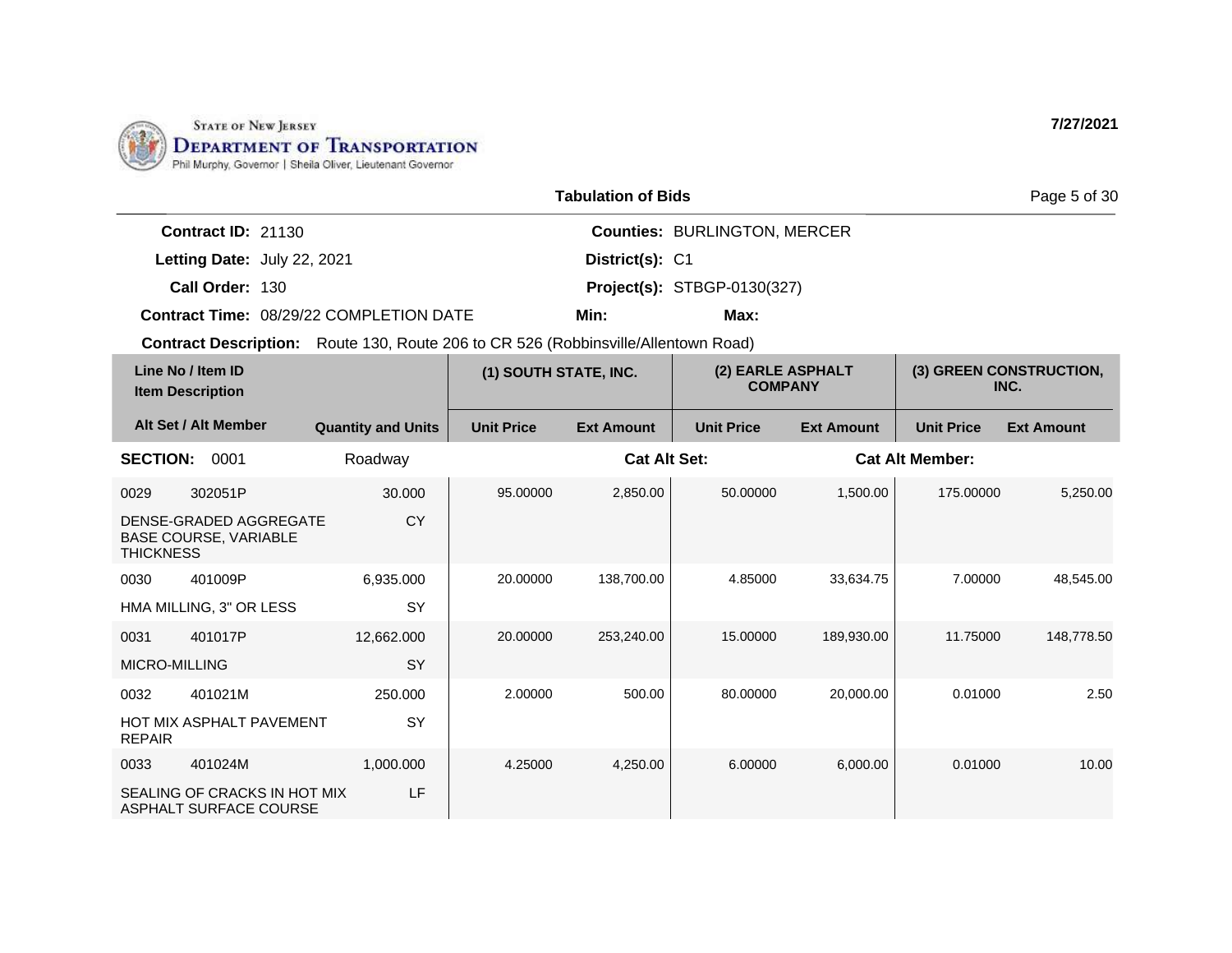

HOT MIX ASPHALT 12.5 M 64

CORE SAMPLES, HOT MIX

HMA LONGITUDINAL JOINT

T

U

SY

45.000

250.000

SURFACE COURSE

0037 401108M

0038 401113M

ASPHALT

REPAIR

|                  |                                              |                                                                                           |                       | <b>Tabulation of Bids</b> |                                     |                   |                        | Page 6 of 30                    |
|------------------|----------------------------------------------|-------------------------------------------------------------------------------------------|-----------------------|---------------------------|-------------------------------------|-------------------|------------------------|---------------------------------|
|                  | <b>Contract ID: 21130</b>                    |                                                                                           |                       |                           | <b>Counties: BURLINGTON, MERCER</b> |                   |                        |                                 |
|                  | Letting Date: July 22, 2021                  |                                                                                           |                       | District(s): C1           |                                     |                   |                        |                                 |
|                  | Call Order: 130                              |                                                                                           |                       |                           | <b>Project(s): STBGP-0130(327)</b>  |                   |                        |                                 |
|                  |                                              | <b>Contract Time: 08/29/22 COMPLETION DATE</b>                                            |                       | Min:                      | Max:                                |                   |                        |                                 |
|                  |                                              | <b>Contract Description:</b> Route 130, Route 206 to CR 526 (Robbinsville/Allentown Road) |                       |                           |                                     |                   |                        |                                 |
|                  | Line No / Item ID<br><b>Item Description</b> |                                                                                           | (1) SOUTH STATE, INC. |                           | (2) EARLE ASPHALT<br><b>COMPANY</b> |                   |                        | (3) GREEN CONSTRUCTION,<br>INC. |
|                  | Alt Set / Alt Member                         | <b>Quantity and Units</b>                                                                 | <b>Unit Price</b>     | <b>Ext Amount</b>         | <b>Unit Price</b>                   | <b>Ext Amount</b> | <b>Unit Price</b>      | <b>Ext Amount</b>               |
| <b>SECTION:</b>  | 0001                                         | Roadway                                                                                   |                       | <b>Cat Alt Set:</b>       |                                     |                   | <b>Cat Alt Member:</b> |                                 |
| 0034             | 401027M                                      | 186,400.000                                                                               | 0.01000               | 1,864.00                  | 0.15000                             | 27,960.00         | 0.36000                | 67,104.00                       |
|                  | POLYMERIZED JOINT ADHESIVE                   | LF                                                                                        |                       |                           |                                     |                   |                        |                                 |
| 0035             | 401030M                                      | 1,050.000                                                                                 | 0.01000               | 10.50                     | 2.50000                             | 2,625.00          | 4.00000                | 4,200.00                        |
| <b>TACK COAT</b> |                                              | <b>GAL</b>                                                                                |                       |                           |                                     |                   |                        |                                 |
| 0036             | 401054M                                      | 733,000                                                                                   | 150.00000             | 109,950.00                | 145.00000                           | 106,285.00        | 130.00000              | 95,290.00                       |

10.00000 450.00 75.00000 3,375.00 175.00000 7,875.00

20.00000 5,000.00 285.00000 71,250.00 0.01000 2.50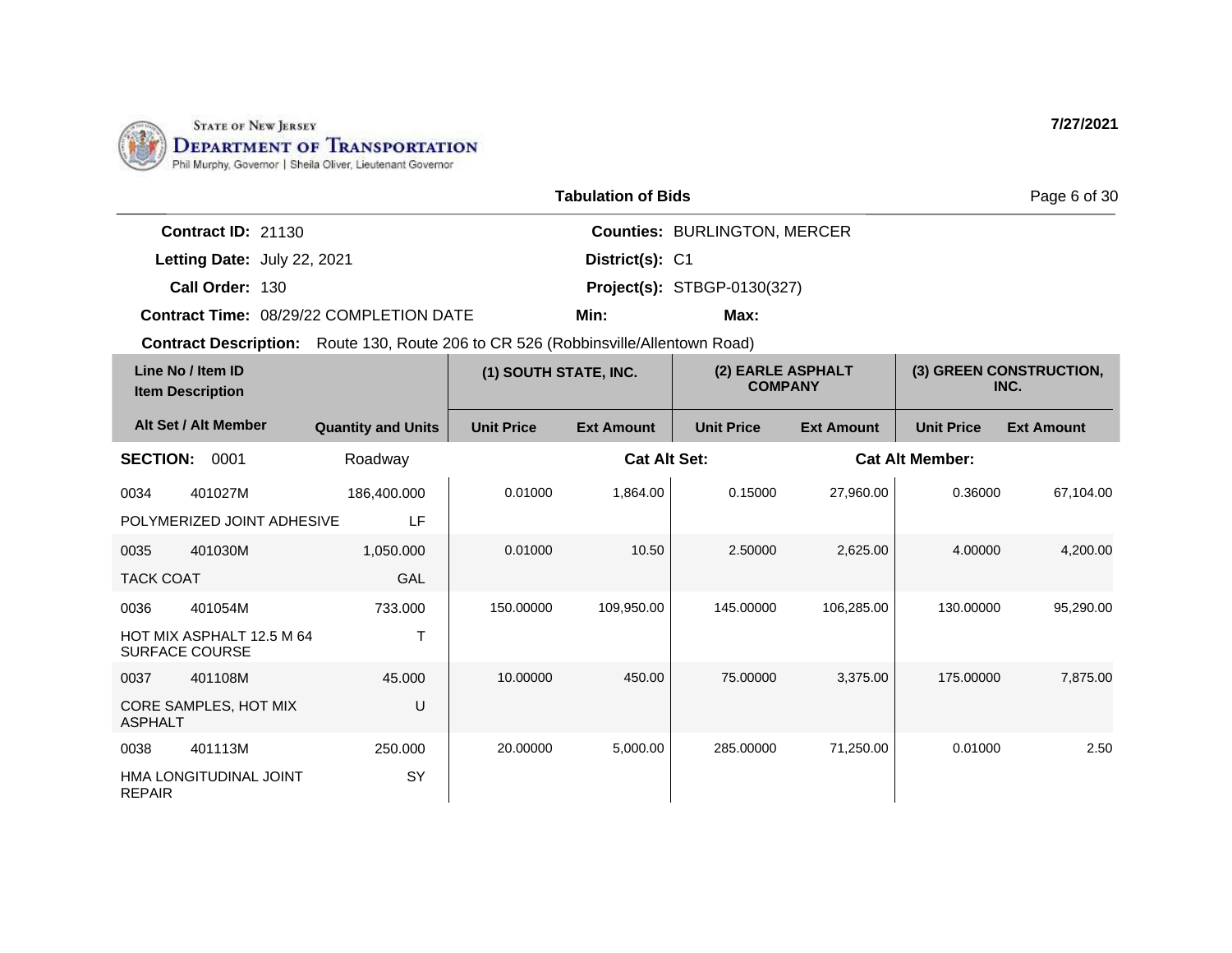

HIGH PERFORMANCE THIN

PARTIAL DEPTH CONCRETE REPAIR, HOT APPLIED SYNTHETIC

0041 452004M

RESIN COMPOUND

0042 453013M

FULL DEPTH CONCRETE PAVEMENT REPAIR, PRECAST

OVERLAY

|                 |                                              |                                                                                           |                       | <b>Tabulation of Bids</b> |                                     |                   |                        | Page 7 of 30                    |
|-----------------|----------------------------------------------|-------------------------------------------------------------------------------------------|-----------------------|---------------------------|-------------------------------------|-------------------|------------------------|---------------------------------|
|                 | <b>Contract ID: 21130</b>                    |                                                                                           |                       |                           | <b>Counties: BURLINGTON, MERCER</b> |                   |                        |                                 |
|                 | Letting Date: July 22, 2021                  |                                                                                           |                       | District(s): C1           |                                     |                   |                        |                                 |
|                 | Call Order: 130                              |                                                                                           |                       |                           | <b>Project(s): STBGP-0130(327)</b>  |                   |                        |                                 |
|                 |                                              | Contract Time: 08/29/22 COMPLETION DATE                                                   |                       | Min:                      | Max:                                |                   |                        |                                 |
|                 |                                              | <b>Contract Description:</b> Route 130, Route 206 to CR 526 (Robbinsville/Allentown Road) |                       |                           |                                     |                   |                        |                                 |
|                 | Line No / Item ID<br><b>Item Description</b> |                                                                                           | (1) SOUTH STATE, INC. |                           | (2) EARLE ASPHALT<br><b>COMPANY</b> |                   |                        | (3) GREEN CONSTRUCTION,<br>INC. |
|                 | Alt Set / Alt Member                         | <b>Quantity and Units</b>                                                                 | <b>Unit Price</b>     | <b>Ext Amount</b>         | <b>Unit Price</b>                   | <b>Ext Amount</b> | <b>Unit Price</b>      | <b>Ext Amount</b>               |
| <b>SECTION:</b> | 0001                                         | Roadway                                                                                   |                       | <b>Cat Alt Set:</b>       |                                     |                   | <b>Cat Alt Member:</b> |                                 |
| 0039            | 403005M                                      | 35,500.000                                                                                | 3.50000               | 124,250.00                | 4.98000                             | 176,790.00        | 5.00000                | 177,500.00                      |
|                 | POLYMER MODIFIED TACK COAT                   | <b>GAL</b>                                                                                |                       |                           |                                     |                   |                        |                                 |
| 0040            | 406005M                                      | 7,637.000                                                                                 | 170,00000             | 1,298,290.00              | 160.00000                           | 1,221,920.00      | 165.00000              | 1,260,105.00                    |

1,200.00000 816,000.00 1,300.00000 884,000.00 850.00000 578,000.00

750.00000 1,275,000.00 750.00000 1,275,000.00 900.00000 1,530,000.00

T

**SY** 

SY

680.000

1,700.000

**7/27/2021**

30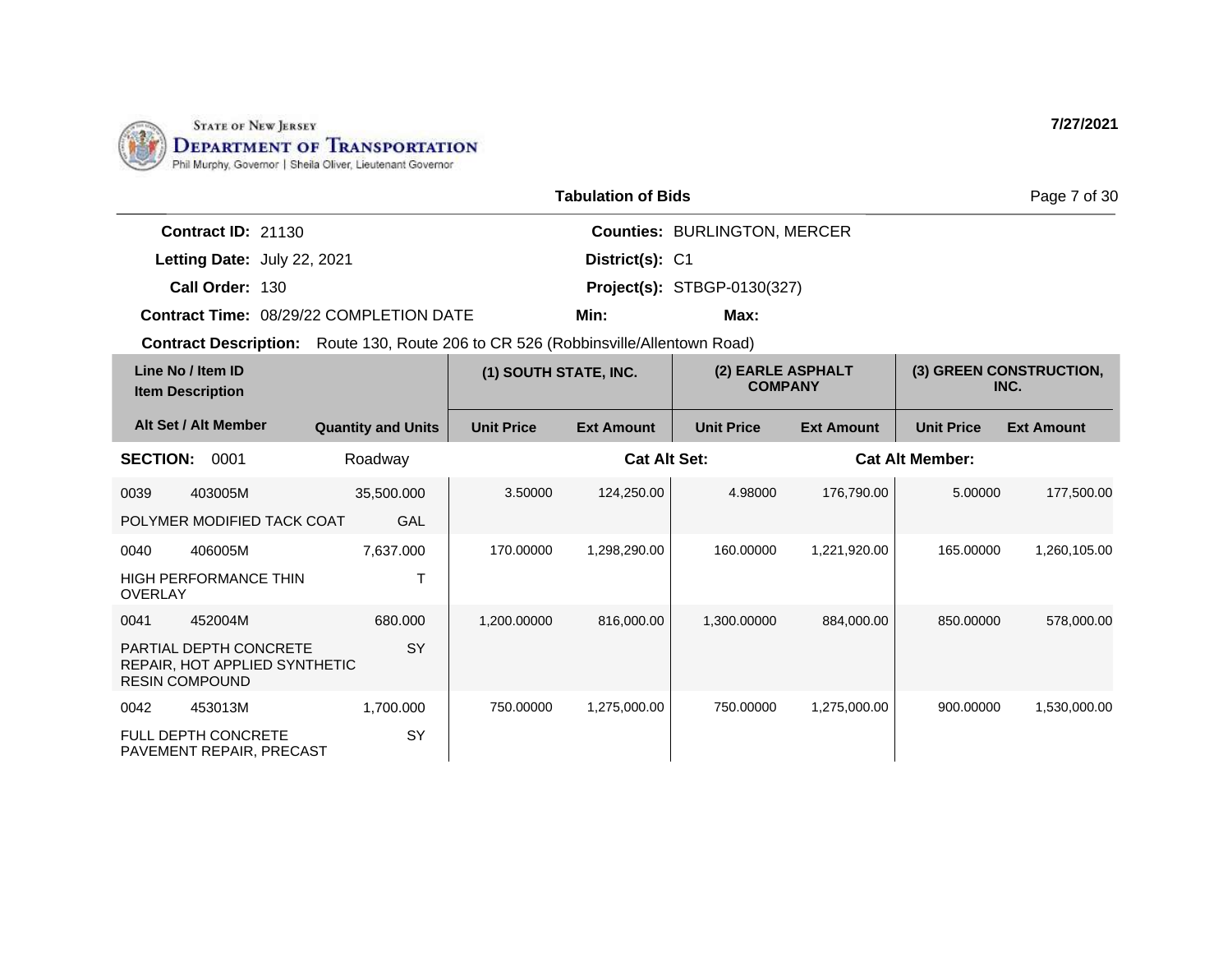

| <b>Tabulation of Bids</b> |
|---------------------------|
|---------------------------|

**District(s):**

**Min: Max:**

**Counties:** BURLINGTON, MERCER

**Contract ID:** 21130

**Letting Date:** July 22, 2021 **District(s): C1** 

**Call Order:** 130 **Project(s):** STBGP-0130(327)

**Contract Time:** 08/29/22 COMPLETION DATE

**Contract Description:** Route 130, Route 206 to CR 526 (Robbinsville/Allentown Road)

| Line No / Item ID<br><b>Item Description</b> |                                                              | (1) SOUTH STATE, INC.     |                   | (2) EARLE ASPHALT<br><b>COMPANY</b> |                   | (3) GREEN CONSTRUCTION,<br>INC. |                        |                   |
|----------------------------------------------|--------------------------------------------------------------|---------------------------|-------------------|-------------------------------------|-------------------|---------------------------------|------------------------|-------------------|
|                                              | Alt Set / Alt Member                                         | <b>Quantity and Units</b> | <b>Unit Price</b> | <b>Ext Amount</b>                   | <b>Unit Price</b> | <b>Ext Amount</b>               | <b>Unit Price</b>      | <b>Ext Amount</b> |
| <b>SECTION:</b>                              | 0001                                                         | Roadway                   |                   | <b>Cat Alt Set:</b>                 |                   |                                 | <b>Cat Alt Member:</b> |                   |
| 0043                                         | 456006M                                                      | 33,624.000                | 4.25000           | 142,902.00                          | 4.50000           | 151,308.00                      | 4.00000                | 134,496.00        |
| <b>PAVEMENT</b>                              | <b>CLEANING AND SEALING JOINTS</b><br>AND CRACKS IN CONCRETE | LF                        |                   |                                     |                   |                                 |                        |                   |
| 0044                                         | 602213M                                                      | 9.000                     | 400.00000         | 3,600.00                            | 475.00000         | 4,275.00                        | 1,250.00000            | 11,250.00         |
| <b>CURB PIECE</b>                            |                                                              | U                         |                   |                                     |                   |                                 |                        |                   |
| 0045                                         | 610003M                                                      | 75,000.000                | 0.40000           | 30,000.00                           | 0.42000           | 31,500.00                       | 0.40000                | 30,000.00         |
|                                              | <b>TRAFFIC STRIPES, 4"</b>                                   | LF                        |                   |                                     |                   |                                 |                        |                   |
| 0046                                         | 610007M                                                      | 2,400.000                 | 0.75000           | 1,800.00                            | 0.83000           | 1,992.00                        | 0.80000                | 1,920.00          |
|                                              | TRAFFIC STRIPES, 8"                                          | LF                        |                   |                                     |                   |                                 |                        |                   |
| 0047                                         | 610008M                                                      | 550.000                   | 6.50000           | 3,575.00                            | 7.25000           | 3,987.50                        | 6.95000                | 3,822.50          |
|                                              | <b>TRAFFIC MARKINGS, SYMBOLS</b>                             | <b>SF</b>                 |                   |                                     |                   |                                 |                        |                   |

**7/27/2021**

Page 8 of 30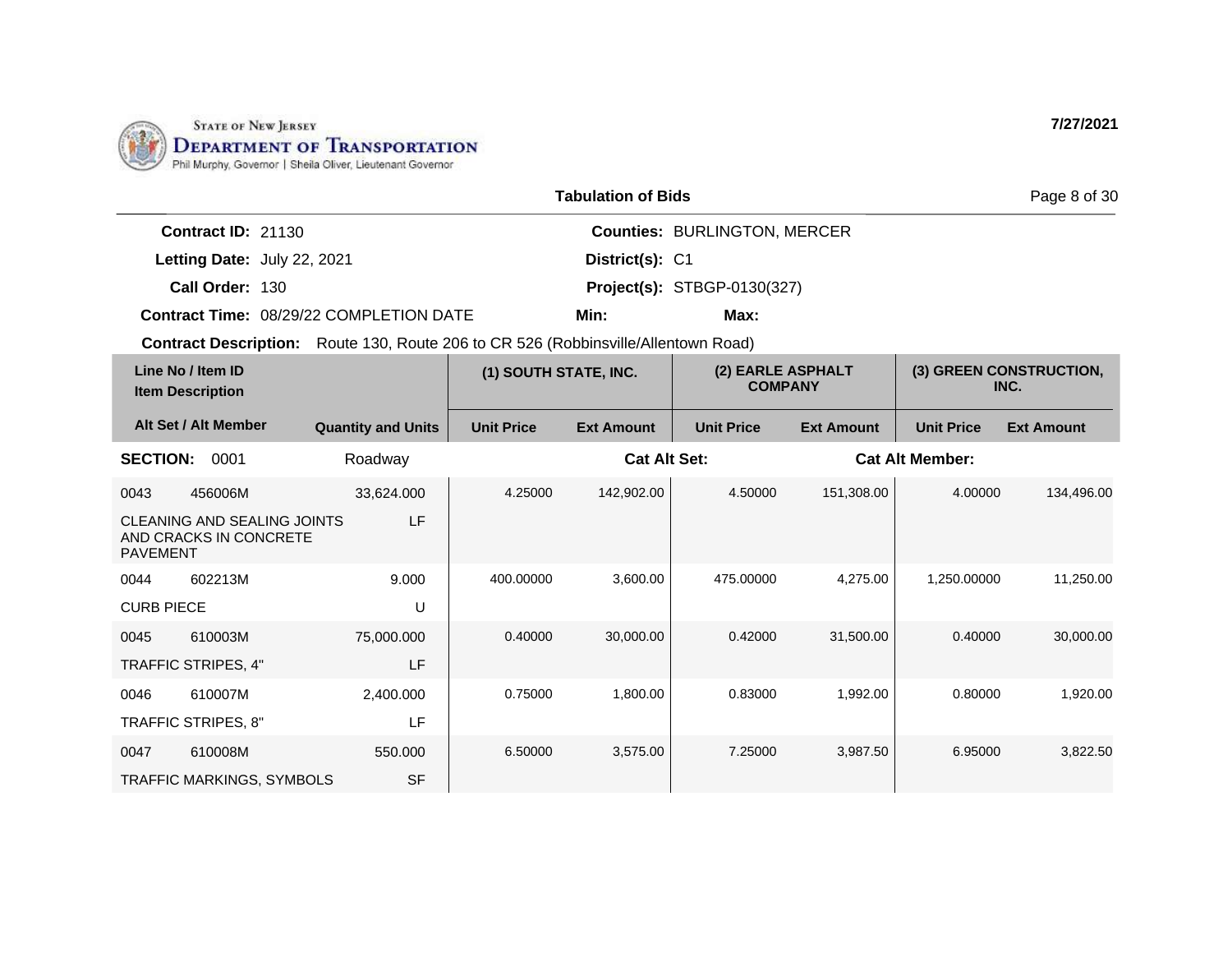

|                             |                                                | <b>Tabulation of Bids</b> |                                     | Page 9 of 30 |
|-----------------------------|------------------------------------------------|---------------------------|-------------------------------------|--------------|
| <b>Contract ID: 21130</b>   |                                                |                           | <b>Counties: BURLINGTON, MERCER</b> |              |
| Letting Date: July 22, 2021 |                                                | District(s): C1           |                                     |              |
| Call Order: 130             |                                                |                           | <b>Project(s): STBGP-0130(327)</b>  |              |
|                             | <b>Contract Time: 08/29/22 COMPLETION DATE</b> | Min:                      | Max:                                |              |
|                             |                                                |                           |                                     |              |

**Contract Description:** Route 130, Route 206 to CR 526 (Robbinsville/Allentown Road)

| Line No / Item ID<br><b>Item Description</b> |                                   | (1) SOUTH STATE, INC.     |                   | (2) EARLE ASPHALT<br><b>COMPANY</b> |                   | (3) GREEN CONSTRUCTION,<br>INC. |                        |                   |
|----------------------------------------------|-----------------------------------|---------------------------|-------------------|-------------------------------------|-------------------|---------------------------------|------------------------|-------------------|
|                                              | Alt Set / Alt Member              | <b>Quantity and Units</b> | <b>Unit Price</b> | <b>Ext Amount</b>                   | <b>Unit Price</b> | <b>Ext Amount</b>               | <b>Unit Price</b>      | <b>Ext Amount</b> |
| <b>SECTION:</b>                              | 0001                              | Roadway                   |                   | <b>Cat Alt Set:</b>                 |                   |                                 | <b>Cat Alt Member:</b> |                   |
| 0048                                         | 610012M                           | 600.000                   | 28.00000          | 16,800.00                           | 29,00000          | 17,400.00                       | 27.95000               | 16,770.00         |
| <b>LENS</b>                                  | RPM, MONO-DIRECTIONAL, WHITE      | U                         |                   |                                     |                   |                                 |                        |                   |
| 0049                                         | 610016M                           | 1,200.000                 | 2.50000           | 3,000.00                            | 2.15000           | 2,580.00                        | 2.10000                | 2,520.00          |
|                                              | TRAFFIC MARKING LINES, 12"        | LF                        |                   |                                     |                   |                                 |                        |                   |
| 0050                                         | 610017M                           | 1,600.000                 | 4.30000           | 6,880.00                            | 4.35000           | 6,960.00                        | 4.20000                | 6,720.00          |
|                                              | <b>TRAFFIC MARKING LINES, 24"</b> | LF                        |                   |                                     |                   |                                 |                        |                   |
| 0051                                         | 610018M                           | 450.000                   | 28.00000          | 12,600.00                           | 29.00000          | 13,050.00                       | 27.95000               | 12,577.50         |
| <b>AMBER LENS</b>                            | RPM, MONO-DIRECTIONAL,            | U                         |                   |                                     |                   |                                 |                        |                   |
| 0052                                         | 610024M                           | 1,050.000                 | 1.00000           | 1,050.00                            | 11.25000          | 11,812.50                       | 15.00000               | 15,750.00         |
| <b>REMOVAL OF RPM</b>                        |                                   | U                         |                   |                                     |                   |                                 |                        |                   |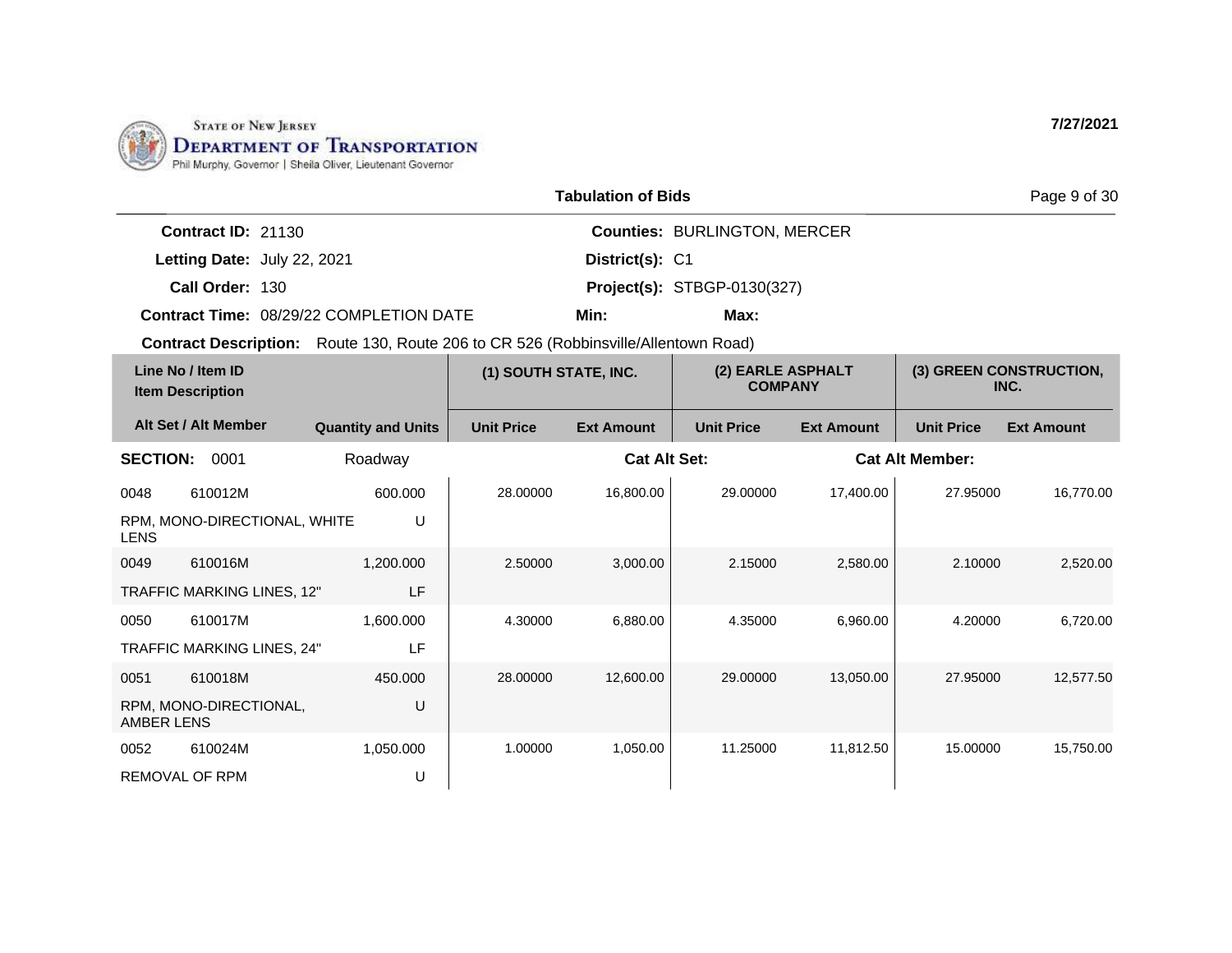

|                                              |                                                                                    |                       | <b>Tabulation of Bids</b> |                                     |                   |                        | Page 10 of 30                   |
|----------------------------------------------|------------------------------------------------------------------------------------|-----------------------|---------------------------|-------------------------------------|-------------------|------------------------|---------------------------------|
| <b>Contract ID: 21130</b>                    |                                                                                    |                       |                           | <b>Counties: BURLINGTON, MERCER</b> |                   |                        |                                 |
| Letting Date: July 22, 2021                  |                                                                                    |                       | District(s): C1           |                                     |                   |                        |                                 |
| Call Order: 130                              |                                                                                    |                       |                           | <b>Project(s): STBGP-0130(327)</b>  |                   |                        |                                 |
|                                              | Contract Time: 08/29/22 COMPLETION DATE                                            |                       | Min:                      | Max:                                |                   |                        |                                 |
|                                              | Contract Description: Route 130, Route 206 to CR 526 (Robbinsville/Allentown Road) |                       |                           |                                     |                   |                        |                                 |
| Line No / Item ID<br><b>Item Description</b> |                                                                                    | (1) SOUTH STATE, INC. |                           | <b>COMPANY</b>                      | (2) EARLE ASPHALT |                        | (3) GREEN CONSTRUCTION,<br>INC. |
| Alt Set / Alt Member                         | <b>Quantity and Units</b>                                                          | <b>Unit Price</b>     | <b>Ext Amount</b>         | <b>Unit Price</b>                   | <b>Ext Amount</b> | <b>Unit Price</b>      | <b>Ext Amount</b>               |
| <b>SECTION:</b><br>0001                      | Roadway                                                                            |                       | <b>Cat Alt Set:</b>       |                                     |                   | <b>Cat Alt Member:</b> |                                 |
| 610036M<br>0053                              | 77,400.000                                                                         | 0.50000               | 38,700.00                 | 0.47000                             | 36,378.00         | 0.45000                | 34,830.00                       |
| REMOVAL OF TRAFFIC STRIPES                   | LF                                                                                 |                       |                           |                                     |                   |                        |                                 |
| 610039M<br>0054                              | 3,350.000                                                                          | 4.00000               | 13,400.00                 | 2.35000                             | 7,872.50          | 2.25000                | 7,537.50                        |
| REMOVAL OF TRAFFIC MARKINGS                  | <b>SF</b>                                                                          |                       |                           |                                     |                   |                        |                                 |

**Section Totals: Section Totals: \$4,921,075.75** \$4,921,075.75 \$4,982,612.13 \$5,036,313.18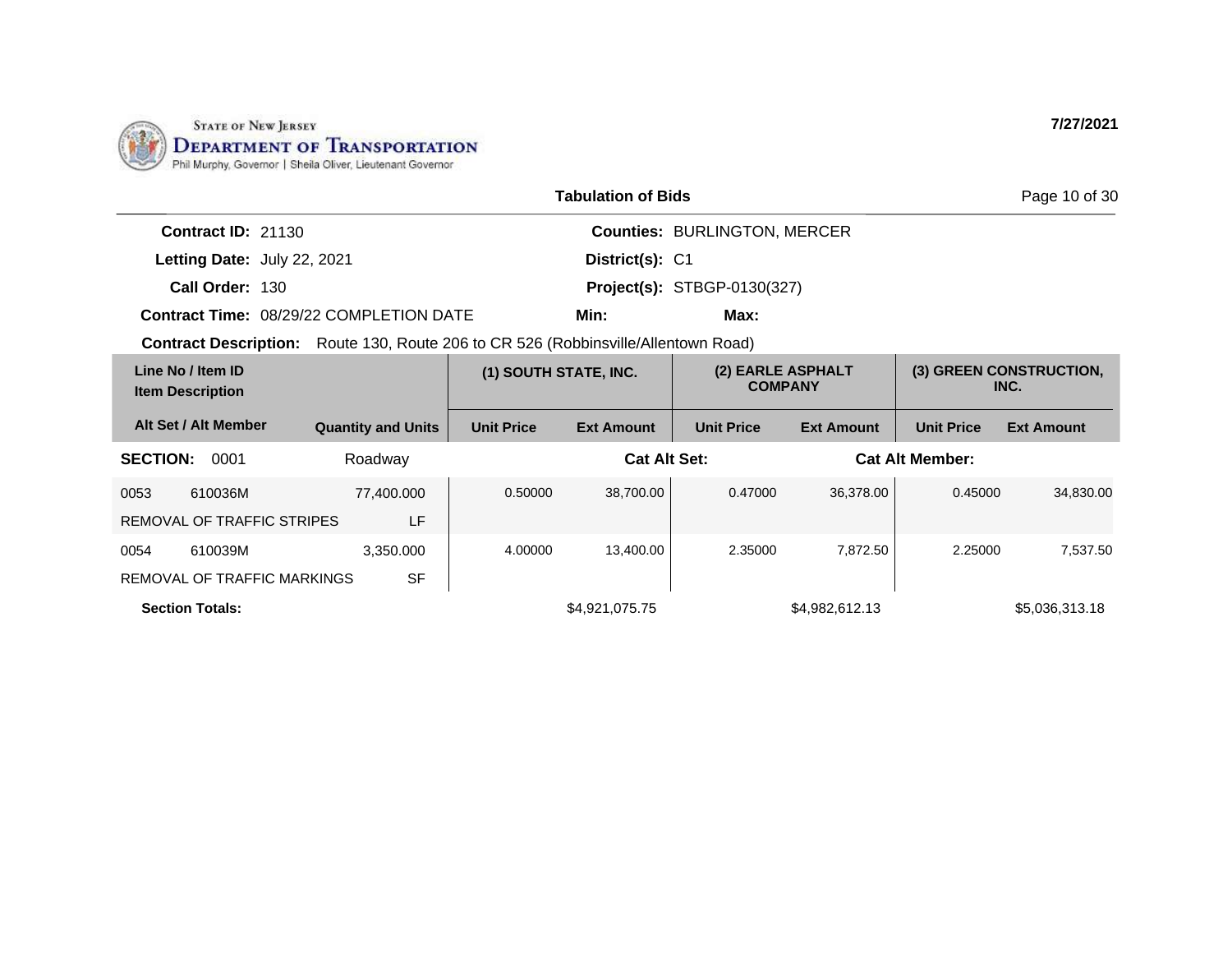

|                                                                                           |                                 |                       | <b>Tabulation of Bids</b> |                                     |                   |                        | Page 11 of 30                   |
|-------------------------------------------------------------------------------------------|---------------------------------|-----------------------|---------------------------|-------------------------------------|-------------------|------------------------|---------------------------------|
| <b>Contract ID: 21130</b>                                                                 |                                 |                       |                           | <b>Counties: BURLINGTON, MERCER</b> |                   |                        |                                 |
| Letting Date: July 22, 2021                                                               |                                 |                       | District(s): C1           |                                     |                   |                        |                                 |
| Call Order: 130                                                                           |                                 |                       |                           | <b>Project(s): STBGP-0130(327)</b>  |                   |                        |                                 |
| <b>Contract Time: 08/29/22 COMPLETION DATE</b>                                            |                                 |                       | Min:                      | Max:                                |                   |                        |                                 |
| <b>Contract Description:</b> Route 130, Route 206 to CR 526 (Robbinsville/Allentown Road) |                                 |                       |                           |                                     |                   |                        |                                 |
| Line No / Item ID<br><b>Item Description</b>                                              |                                 | (1) SOUTH STATE, INC. |                           | (2) EARLE ASPHALT<br><b>COMPANY</b> |                   |                        | (3) GREEN CONSTRUCTION,<br>INC. |
| Alt Set / Alt Member                                                                      | <b>Quantity and Units</b>       | <b>Unit Price</b>     | <b>Ext Amount</b>         | <b>Unit Price</b>                   | <b>Ext Amount</b> | <b>Unit Price</b>      | <b>Ext Amount</b>               |
| <b>SECTION:</b><br>0002                                                                   | <b>Construction Engineering</b> |                       | <b>Cat Alt Set:</b>       |                                     |                   | <b>Cat Alt Member:</b> |                                 |
| 0006<br>155012M                                                                           | 1.000                           | 50,000.00000          | 50,000.00                 | 30,000.00000                        | 30,000.00         | 25,000.00000           | 25,000.00                       |
| FIELD OFFICE TYPE D SET UP                                                                | U                               |                       |                           |                                     |                   |                        |                                 |
| 155030M<br>0007                                                                           | 12.000                          | 3,500.00000           | 42,000.00                 | 3.500.00000                         | 42,000.00         | 3.000.00000            | 36,000.00                       |
| FIELD OFFICE TYPE D<br><b>MAINTENANCE</b>                                                 | <b>MO</b>                       |                       |                           |                                     |                   |                        |                                 |
| <b>Section Totals:</b>                                                                    |                                 |                       | \$92,000.00               |                                     | \$72,000.00       |                        | \$61,000.00                     |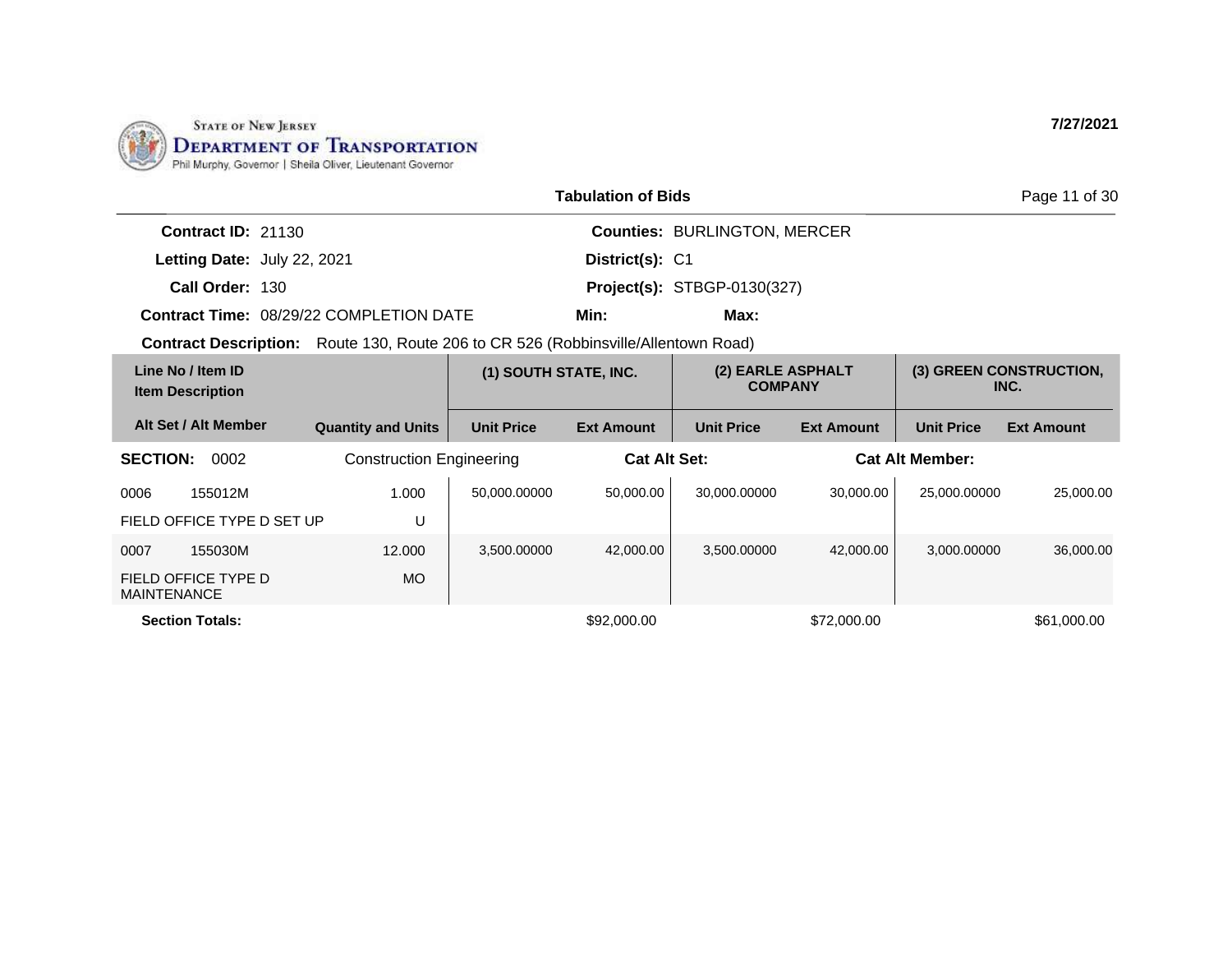

DIAMETER

|                                                                                    |                           |                       | <b>Tabulation of Bids</b> |                                     |                   |                        | Page 12 of 30                   |
|------------------------------------------------------------------------------------|---------------------------|-----------------------|---------------------------|-------------------------------------|-------------------|------------------------|---------------------------------|
| Contract ID: 21130                                                                 |                           |                       |                           | <b>Counties: BURLINGTON, MERCER</b> |                   |                        |                                 |
| Letting Date: July 22, 2021                                                        |                           |                       | District(s): C1           |                                     |                   |                        |                                 |
| Call Order: 130                                                                    |                           |                       |                           | <b>Project(s): STBGP-0130(327)</b>  |                   |                        |                                 |
| <b>Contract Time: 08/29/22 COMPLETION DATE</b>                                     |                           |                       | Min:                      | Max:                                |                   |                        |                                 |
| Contract Description: Route 130, Route 206 to CR 526 (Robbinsville/Allentown Road) |                           |                       |                           |                                     |                   |                        |                                 |
| Line No / Item ID<br><b>Item Description</b>                                       |                           | (1) SOUTH STATE, INC. |                           | (2) EARLE ASPHALT<br><b>COMPANY</b> |                   |                        | (3) GREEN CONSTRUCTION,<br>INC. |
| Alt Set / Alt Member                                                               | <b>Quantity and Units</b> | <b>Unit Price</b>     | <b>Ext Amount</b>         | <b>Unit Price</b>                   | <b>Ext Amount</b> | <b>Unit Price</b>      | <b>Ext Amount</b>               |
| <b>SECTION:</b><br>0003                                                            | Non Participating         |                       | <b>Cat Alt Set:</b>       |                                     |                   | <b>Cat Alt Member:</b> |                                 |
| 152015P<br>0002                                                                    | 1.000                     | 1.00000               | 1.00                      | 1.00000                             | 1.00              | 324.00000              | 324.00                          |
| POLLUTION LIABILITY INSURANCE                                                      | <b>DOLL</b>               |                       |                           |                                     |                   |                        |                                 |
| 801006M<br>0055                                                                    | 200.000                   | 7.00000               | 1.400.00                  | 7.50000                             | 1,500.00          | 0.01000                | 2.00                            |
| <b>SELECTIVE THINNING</b>                                                          | SY                        |                       |                           |                                     |                   |                        |                                 |
| 801012M<br>0056                                                                    | 800.000                   | 15.00000              | 12,000.00                 | 16.00000                            | 12,800.00         | 0.01000                | 8.00                            |
| SELECTIVE CLEARING                                                                 | SY                        |                       |                           |                                     |                   |                        |                                 |
| 802021M<br>0057                                                                    | 15.000                    | 800.00000             | 12,000.00                 | 850.00000                           | 12,750.00         | 0.01000                | 0.15                            |
| TREE REMOVAL, OVER 6" TO 12"<br><b>DIAMETER</b>                                    | U                         |                       |                           |                                     |                   |                        |                                 |
| 802024M<br>0058                                                                    | 10.000                    | 1,400.00000           | 14,000.00                 | 1,500.00000                         | 15,000.00         | 0.01000                | 0.10                            |
| TREE REMOVAL, OVER 12" TO 18"                                                      | U                         |                       |                           |                                     |                   |                        |                                 |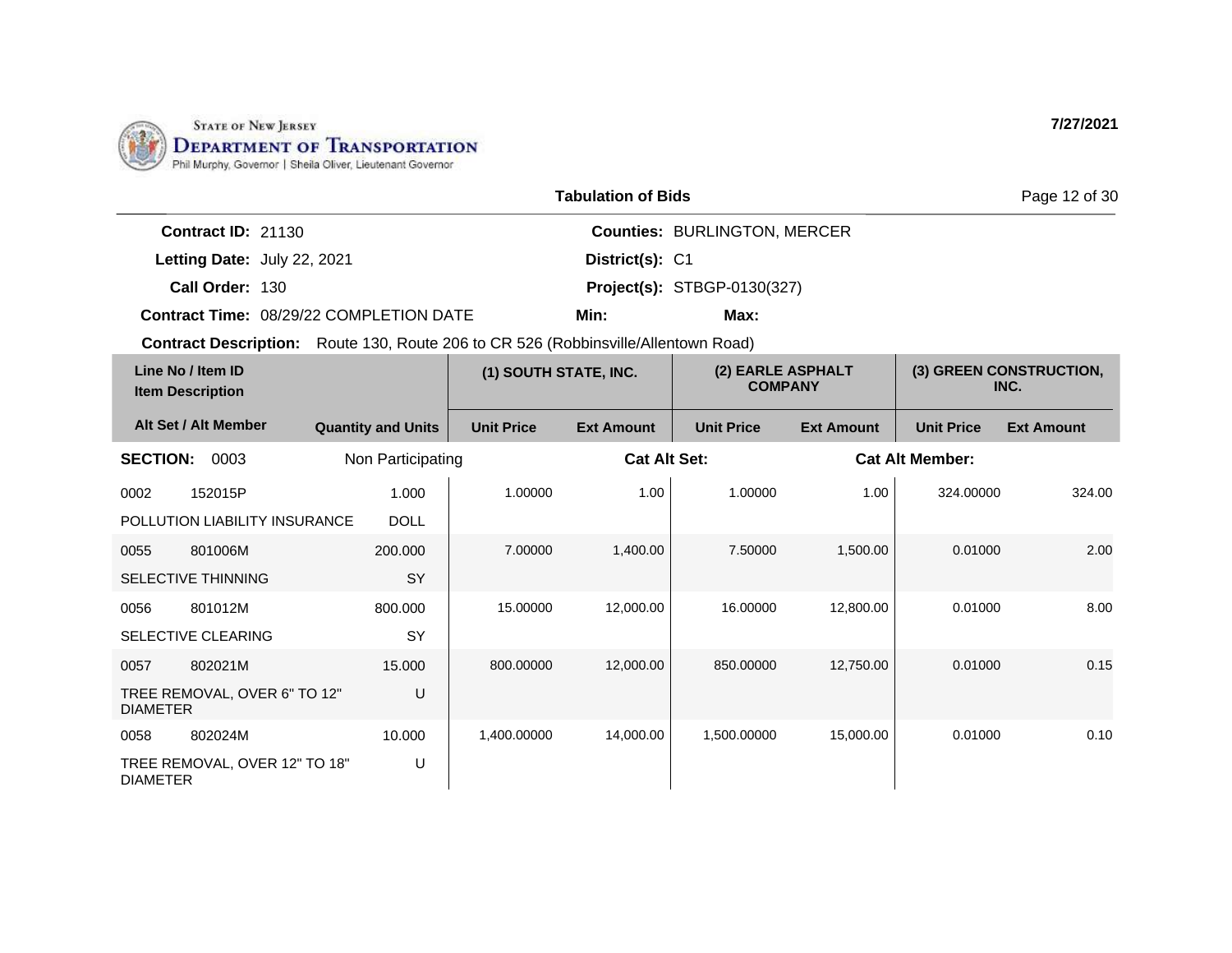

|                                                  |                                                                                           |                       | <b>Tabulation of Bids</b>          |                                     |                   |                        | Page 13 of 30                   |
|--------------------------------------------------|-------------------------------------------------------------------------------------------|-----------------------|------------------------------------|-------------------------------------|-------------------|------------------------|---------------------------------|
| <b>Contract ID: 21130</b>                        |                                                                                           |                       |                                    | <b>Counties: BURLINGTON, MERCER</b> |                   |                        |                                 |
| Letting Date: July 22, 2021                      |                                                                                           |                       | District(s): C1                    |                                     |                   |                        |                                 |
| Call Order: 130                                  |                                                                                           |                       | <b>Project(s): STBGP-0130(327)</b> |                                     |                   |                        |                                 |
|                                                  | <b>Contract Time: 08/29/22 COMPLETION DATE</b>                                            |                       | Min:                               | Max:                                |                   |                        |                                 |
|                                                  | <b>Contract Description:</b> Route 130, Route 206 to CR 526 (Robbinsville/Allentown Road) |                       |                                    |                                     |                   |                        |                                 |
| Line No / Item ID<br><b>Item Description</b>     |                                                                                           | (1) SOUTH STATE, INC. |                                    | (2) EARLE ASPHALT<br><b>COMPANY</b> |                   |                        | (3) GREEN CONSTRUCTION,<br>INC. |
| Alt Set / Alt Member                             | <b>Quantity and Units</b>                                                                 | <b>Unit Price</b>     | <b>Ext Amount</b>                  | <b>Unit Price</b>                   | <b>Ext Amount</b> | <b>Unit Price</b>      | <b>Ext Amount</b>               |
| <b>SECTION:</b><br>0003                          | Non Participating                                                                         |                       | <b>Cat Alt Set:</b>                |                                     |                   | <b>Cat Alt Member:</b> |                                 |
| 0059<br>802027M                                  | 2.000                                                                                     | 2,250.00000           | 4,500.00                           | 2,400.00000                         | 4,800.00          | 0.01000                | 0.02                            |
| TREE REMOVAL, OVER 18" TO 24"<br><b>DIAMETER</b> | U                                                                                         |                       |                                    |                                     |                   |                        |                                 |
| <b>Section Totals:</b>                           |                                                                                           |                       | \$43,901.00                        |                                     | \$46,851.00       |                        | \$334.27                        |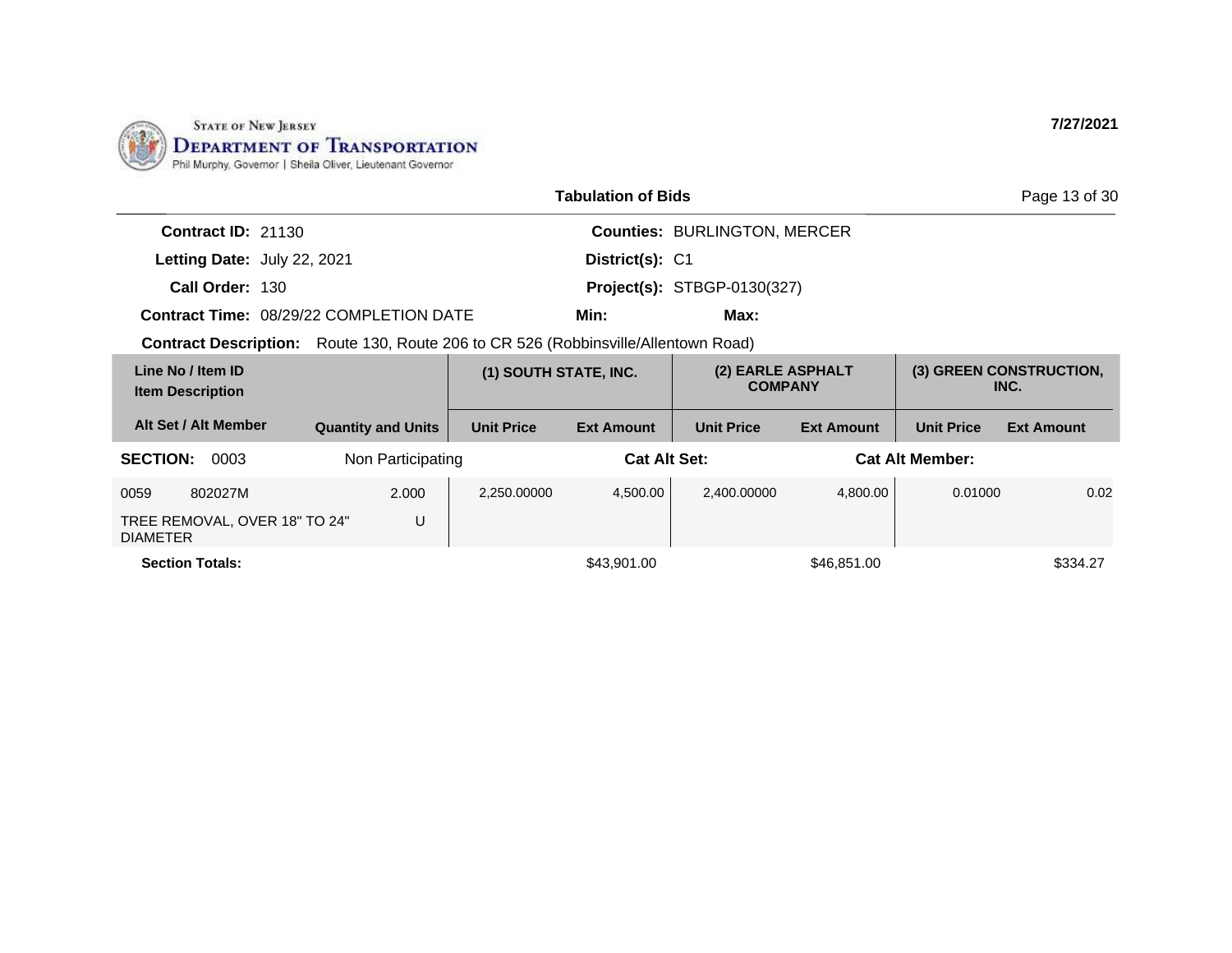

|                                                                                    |                              |                       | <b>Tabulation of Bids</b> |                                     |                   |                        | Page 14 of 30                   |
|------------------------------------------------------------------------------------|------------------------------|-----------------------|---------------------------|-------------------------------------|-------------------|------------------------|---------------------------------|
|                                                                                    |                              |                       |                           |                                     |                   |                        |                                 |
| Contract ID: 21130                                                                 |                              |                       |                           | <b>Counties: BURLINGTON, MERCER</b> |                   |                        |                                 |
| Letting Date: July 22, 2021                                                        |                              |                       | District(s): C1           |                                     |                   |                        |                                 |
| Call Order: 130                                                                    |                              |                       |                           | Project(s): STBGP-0130(327)         |                   |                        |                                 |
| <b>Contract Time: 08/29/22 COMPLETION DATE</b>                                     |                              |                       | Min:                      | Max:                                |                   |                        |                                 |
| Contract Description: Route 130, Route 206 to CR 526 (Robbinsville/Allentown Road) |                              |                       |                           |                                     |                   |                        |                                 |
| Line No / Item ID<br><b>Item Description</b>                                       |                              | (1) SOUTH STATE, INC. |                           | (2) EARLE ASPHALT<br><b>COMPANY</b> |                   |                        | (3) GREEN CONSTRUCTION,<br>INC. |
| Alt Set / Alt Member                                                               | <b>Quantity and Units</b>    | <b>Unit Price</b>     | <b>Ext Amount</b>         | <b>Unit Price</b>                   | <b>Ext Amount</b> | <b>Unit Price</b>      | <b>Ext Amount</b>               |
| <b>SECTION: 0004</b>                                                               | <b>Erosion Control Items</b> |                       | <b>Cat Alt Set:</b>       |                                     |                   | <b>Cat Alt Member:</b> |                                 |
| 158006M<br>0009                                                                    | 500.000                      | 0.01000               | 5.00                      | 7.50000                             | 3,750.00          | 7.00000                | 3,500.00                        |
| <b>SILT FENCE</b>                                                                  | LF                           |                       |                           |                                     |                   |                        |                                 |
| 0010<br>158030M                                                                    | 80.000                       | 0.01000               | 0.80                      | 135.00000                           | 10,800.00         | 500.00000              | 40,000.00                       |
| INLET FILTER TYPE 2, 2' X 4'                                                       | U                            |                       |                           |                                     |                   |                        |                                 |
| 158033M<br>0011                                                                    | 10.000                       | 0.01000               | 0.10                      | 200.00000                           | 2.000.00          | 600.00000              | 6,000.00                        |
| INLET FILTER TYPE 2, 4' X 4'                                                       | U                            |                       |                           |                                     |                   |                        |                                 |
| 0012<br>158072M                                                                    | 2.000                        | 100.00000             | 200.00                    | 750.00000                           | 1,500.00          | 0.01000                | 0.02                            |
| OIL ONLY EMERGENCY SPILL KIT,<br>TYPE 1                                            | U                            |                       |                           |                                     |                   |                        |                                 |
| <b>Section Totals:</b>                                                             |                              |                       | \$205.90                  |                                     | \$18,050.00       |                        | \$49,500.02                     |
|                                                                                    | <b>Contract Totals</b>       |                       | \$5,057,182.65            |                                     | \$5,119,513.13    |                        | \$5,147,147.47                  |
|                                                                                    | <b>Cost Plus Time Totals</b> |                       | \$5,057,182.65            |                                     | \$5,119,513.13    |                        | 5, 147, 147. 47                 |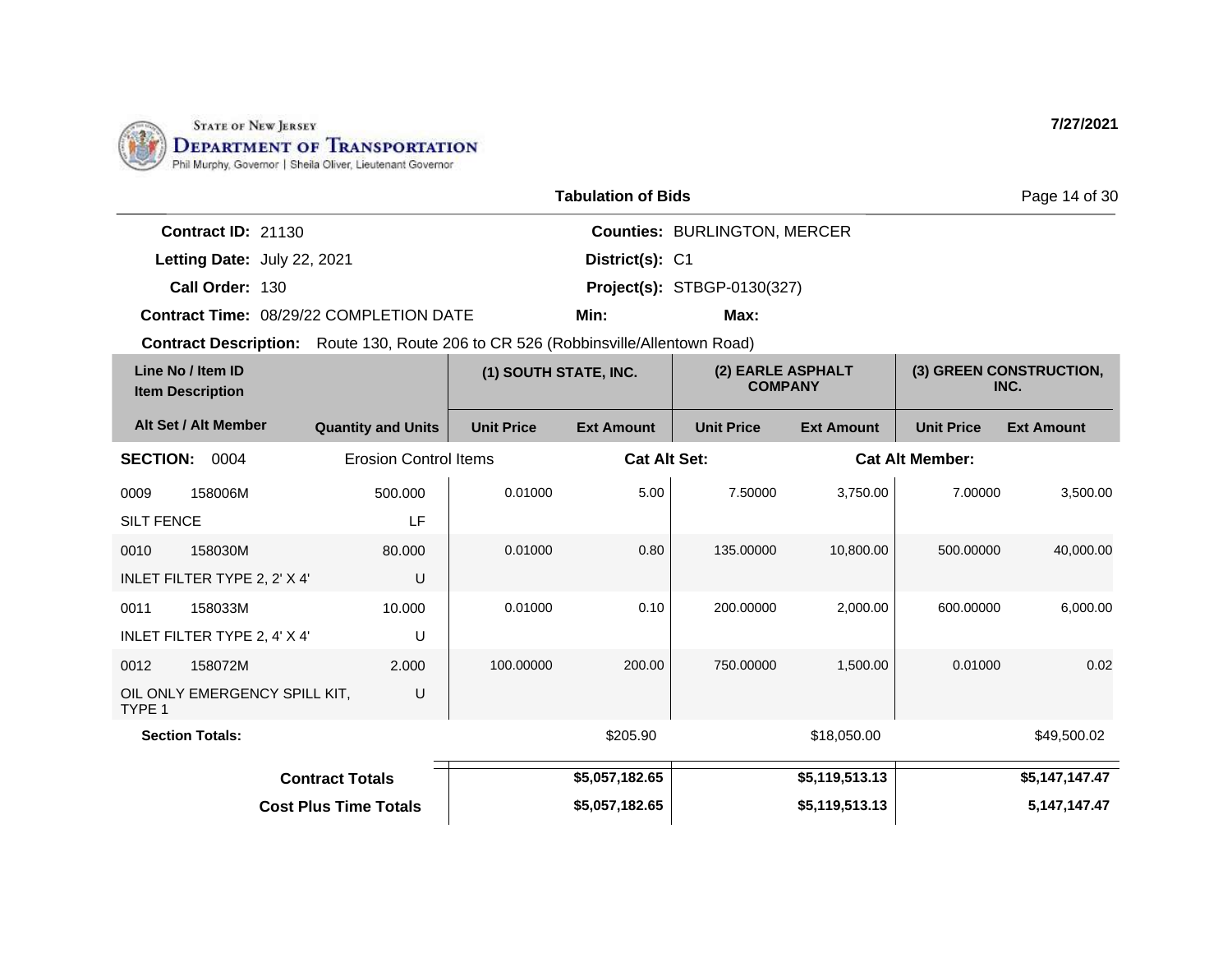

| <b>Tabulation of Bids</b> |  |
|---------------------------|--|
|---------------------------|--|

| <b>Contract ID: 21130</b> |                                                |                 | <b>Counties: BURLINGTON, MERCER</b> |  |
|---------------------------|------------------------------------------------|-----------------|-------------------------------------|--|
|                           | Letting Date: July 22, 2021                    | District(s): C1 |                                     |  |
| Call Order: 130           |                                                |                 | <b>Project(s): STBGP-0130(327)</b>  |  |
|                           | <b>Contract Time: 08/29/22 COMPLETION DATE</b> | Min:            | Max:                                |  |
|                           |                                                |                 |                                     |  |

**Contract Description:** Route 130, Route 206 to CR 526 (Robbinsville/Allentown Road)

**( ) indicates item is bid as Lump Sum**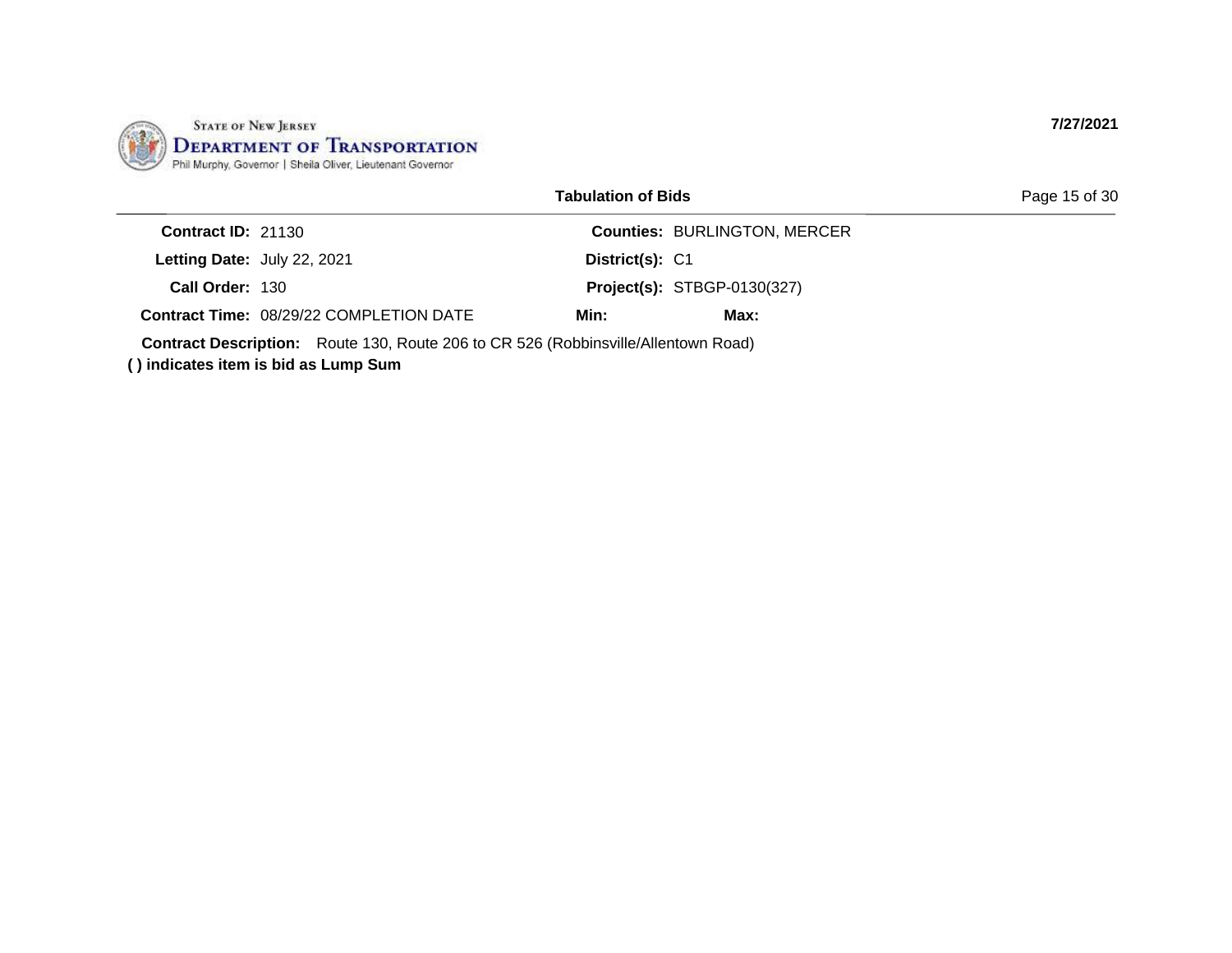

| <b>Tabulation of Bids</b> |  |  |
|---------------------------|--|--|
|---------------------------|--|--|

Page 16 of 30

**Call Order: Letting Date:** July 22, 2021 **District(s): C1 Contract ID:** 21130 **District(s): Counties:** BURLINGTON, MERCER 130 **Project(s):** STBGP-0130(327) **Contract Time:** 08/29/22 COMPLETION DATE **Min: Max:**

|                     | Line No / Item ID<br><b>Item Description</b> |                           | (4) CRISDEL GROUP, INC. |                     | (5) SCHIFANO<br><b>CONSTRUCTION CORP.</b> |                   |                        |                   |
|---------------------|----------------------------------------------|---------------------------|-------------------------|---------------------|-------------------------------------------|-------------------|------------------------|-------------------|
|                     | Alt Set / Alt Member                         | <b>Quantity and Units</b> | <b>Unit Price</b>       | <b>Ext Amount</b>   | <b>Unit Price</b>                         | <b>Ext Amount</b> | <b>Unit Price</b>      | <b>Ext Amount</b> |
| <b>SECTION:</b>     | 0001                                         | Roadway                   |                         | <b>Cat Alt Set:</b> |                                           |                   | <b>Cat Alt Member:</b> |                   |
| 0001                | 151006M                                      | 1.000                     | 21,878.87000            | 21,878.87           | 28,410.00000                              | 28,410.00         |                        |                   |
| PAYMENT BOND        | PERFORMANCE BOND AND                         | <b>DOLL</b>               |                         |                     |                                           |                   |                        |                   |
| 0003                | 153003P                                      | (1)                       | 10,000.00000            | 10,000.00           | 5,000.00000                               | 5,000.00          |                        |                   |
|                     | PROGRESS SCHEDULE                            | LS                        |                         |                     |                                           |                   |                        |                   |
| 0004                | 153005M                                      | 4.000                     | 350.00000               | 1,400.00            | 750.00000                                 | 3,000.00          |                        |                   |
|                     | PROGRESS SCHEDULE UPDATE                     | U                         |                         |                     |                                           |                   |                        |                   |
| 0005                | 154003P                                      | (1)                       | 891,730.00000           | 891,730.00          | 945,340.00000                             | 945,340.00        |                        |                   |
| <b>MOBILIZATION</b> |                                              | LS                        |                         |                     |                                           |                   |                        |                   |
| 0008                | 157004M                                      | 1.000                     | 13,500.00000            | 13,500.00           | 10,000.00000                              | 10,000.00         |                        |                   |
|                     | <b>CONSTRUCTION LAYOUT</b>                   | <b>DOLL</b>               |                         |                     |                                           |                   |                        |                   |
| 0013                | 159006M                                      | 250,000                   | 0.01000                 | 2.50                | 1.00000                                   | 250.00            |                        |                   |
| <b>DRUM</b>         |                                              | U                         |                         |                     |                                           |                   |                        |                   |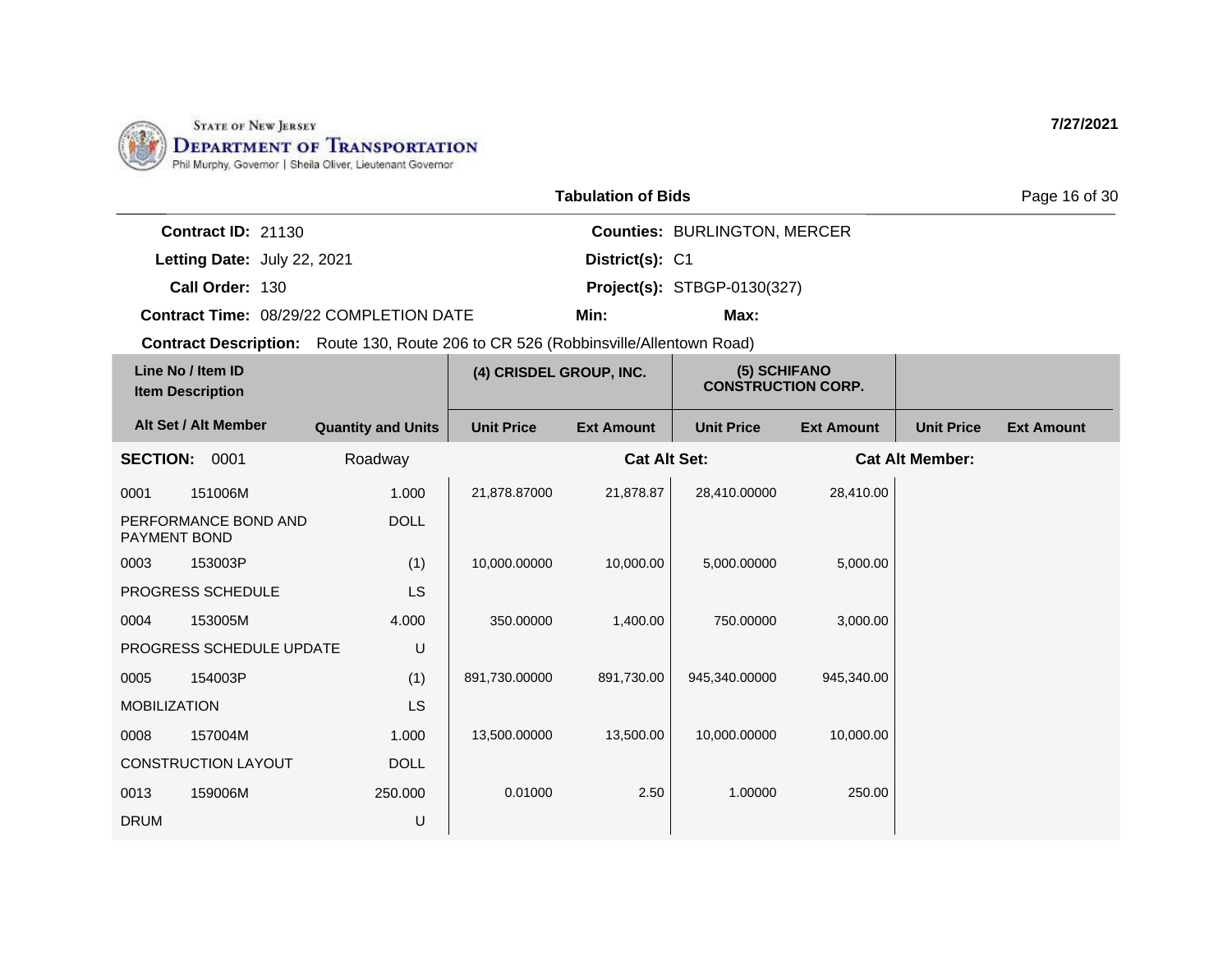

| <b>Tabulation of Bids</b> |  |  |
|---------------------------|--|--|
|---------------------------|--|--|

Page 17 of 30

| <b>Contract ID: 21130</b>   |                                                |                 | <b>Counties: BURLINGTON, MERCER</b> |
|-----------------------------|------------------------------------------------|-----------------|-------------------------------------|
| Letting Date: July 22, 2021 |                                                | District(s): C1 |                                     |
| Call Order: 130             |                                                |                 | <b>Project(s): STBGP-0130(327)</b>  |
|                             | <b>Contract Time: 08/29/22 COMPLETION DATE</b> | Min:            | Max:                                |

|                     | Line No / Item ID<br><b>Item Description</b> |                           | (4) CRISDEL GROUP, INC. |                     | (5) SCHIFANO<br><b>CONSTRUCTION CORP.</b> |                   |                        |                   |
|---------------------|----------------------------------------------|---------------------------|-------------------------|---------------------|-------------------------------------------|-------------------|------------------------|-------------------|
|                     | Alt Set / Alt Member                         | <b>Quantity and Units</b> | <b>Unit Price</b>       | <b>Ext Amount</b>   | <b>Unit Price</b>                         | <b>Ext Amount</b> | <b>Unit Price</b>      | <b>Ext Amount</b> |
| <b>SECTION:</b>     | 0001                                         | Roadway                   |                         | <b>Cat Alt Set:</b> |                                           |                   | <b>Cat Alt Member:</b> |                   |
| 0014                | 159009M                                      | 300.000                   | 15.00000                | 4,500.00            | 15.00000                                  | 4,500.00          |                        |                   |
| <b>TRAFFIC CONE</b> |                                              | U                         |                         |                     |                                           |                   |                        |                   |
| 0015                | 159012M                                      | 1,400.000                 | 20.49000                | 28,686.00           | 14.61000                                  | 20,454.00         |                        |                   |
|                     | <b>CONSTRUCTION SIGNS</b>                    | <b>SF</b>                 |                         |                     |                                           |                   |                        |                   |
| 0016                | 159015M                                      | 2.000                     | 1,881.56000             | 3,763.12            | 975.00000                                 | 1,950.00          |                        |                   |
| SIGN, 4' X 8'       | CONSTRUCTION IDENTIFICATION                  | U                         |                         |                     |                                           |                   |                        |                   |
| 0017                | 159027M                                      | 4.000                     | 100.00000               | 400.00              | 100.00000                                 | 400.00            |                        |                   |
|                     | FLASHING ARROW BOARD, 4' X 8'                | U                         |                         |                     |                                           |                   |                        |                   |
| 0018                | 159030M                                      | 4.000                     | 6,193.44000             | 24,773.76           | 5,000.00000                               | 20,000.00         |                        |                   |
| <b>SIGN</b>         | PORTABLE VARIABLE MESSAGE                    | U                         |                         |                     |                                           |                   |                        |                   |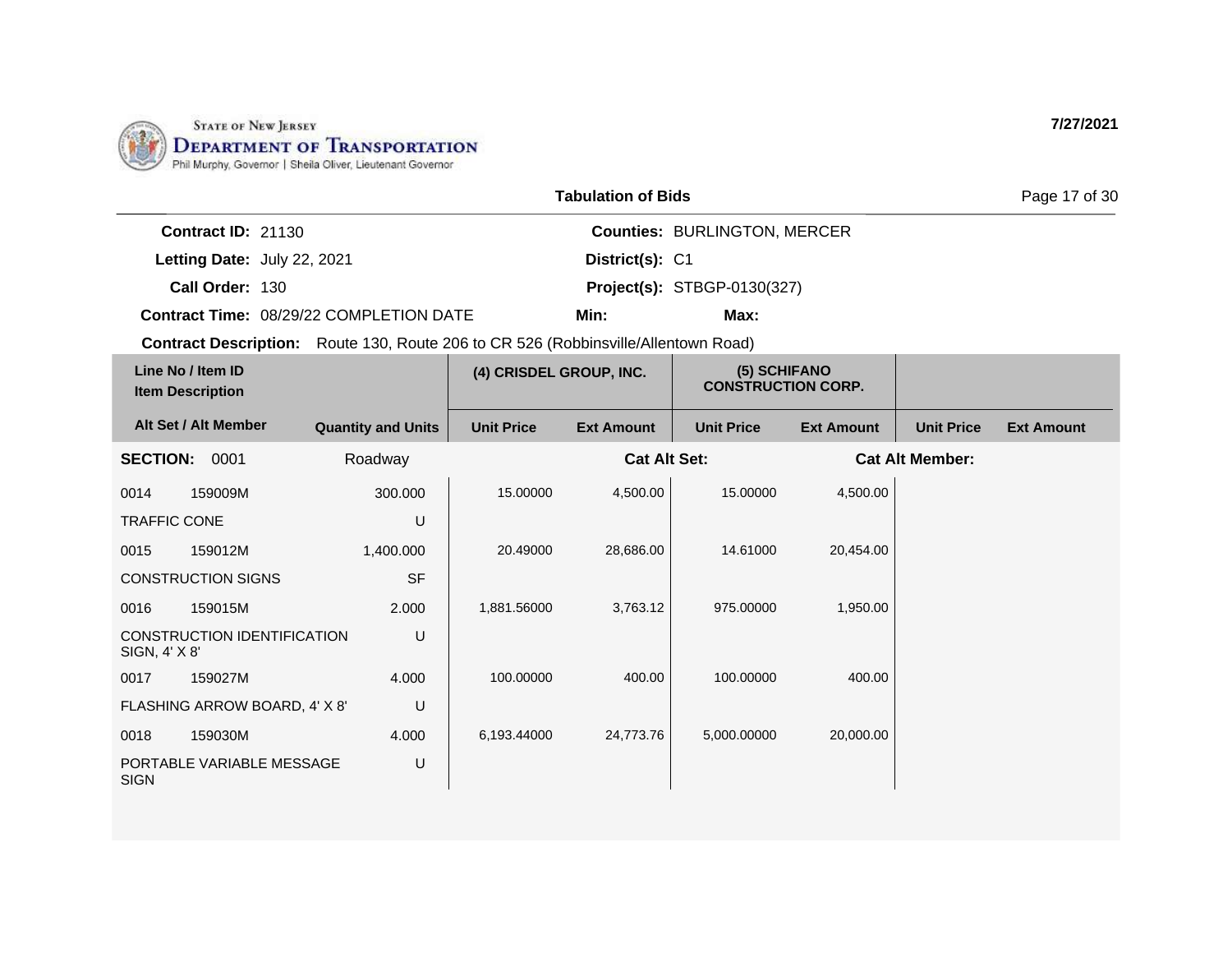

| <b>Tabulation of Bids</b> |  |
|---------------------------|--|
|---------------------------|--|

Page 18 of 30

**Call Order: Letting Date:** July 22, 2021 **District(s): C1 Contract ID:** 21130 **District(s): Counties:** BURLINGTON, MERCER 130 **Project(s):** STBGP-0130(327) **Contract Time:** 08/29/22 COMPLETION DATE **Min: Max:**

|                  | Line No / Item ID<br><b>Item Description</b>        |                           | (4) CRISDEL GROUP, INC. |                     | (5) SCHIFANO<br><b>CONSTRUCTION CORP.</b> |                   |                        |                   |
|------------------|-----------------------------------------------------|---------------------------|-------------------------|---------------------|-------------------------------------------|-------------------|------------------------|-------------------|
|                  | Alt Set / Alt Member                                | <b>Quantity and Units</b> | <b>Unit Price</b>       | <b>Ext Amount</b>   | <b>Unit Price</b>                         | <b>Ext Amount</b> | <b>Unit Price</b>      | <b>Ext Amount</b> |
| <b>SECTION:</b>  | 0001                                                | Roadway                   |                         | <b>Cat Alt Set:</b> |                                           |                   | <b>Cat Alt Member:</b> |                   |
| 0019             | 159108M                                             | 4.000                     | 100.00000               | 400.00              | 7,500.00000                               | 30,000.00         |                        |                   |
|                  | TRAFFIC CONTROL TRUCK WITH<br>MOUNTED CRASH CUSHION | U                         |                         |                     |                                           |                   |                        |                   |
| 0020             | 159138M                                             | 23.000                    | 324.25000               | 7,457.75            | 200.00000                                 | 4,600.00          |                        |                   |
| <b>HMA PATCH</b> |                                                     | T                         |                         |                     |                                           |                   |                        |                   |
| 0021             | 159300M                                             | 77,400.000                | 0.40000                 | 30,960.00           | 0.20000                                   | 15,480.00         |                        |                   |
|                  | TRAFFIC STRIPES, LATEX, 4"                          | LF                        |                         |                     |                                           |                   |                        |                   |
| 0022             | 159313M                                             | 1,200.000                 | 0.01000                 | 12.00               | 0.26000                                   | 312.00            |                        |                   |
| LATEX, 12"       | TRAFFIC MARKINGS LINES,                             | LF                        |                         |                     |                                           |                   |                        |                   |
| 0023             | 159314M                                             | 1,600.000                 | 0.01000                 | 16.00               | 1.89000                                   | 3,024.00          |                        |                   |
| LATEX, 24"       | <b>TRAFFIC MARKINGS LINES,</b>                      | LF                        |                         |                     |                                           |                   |                        |                   |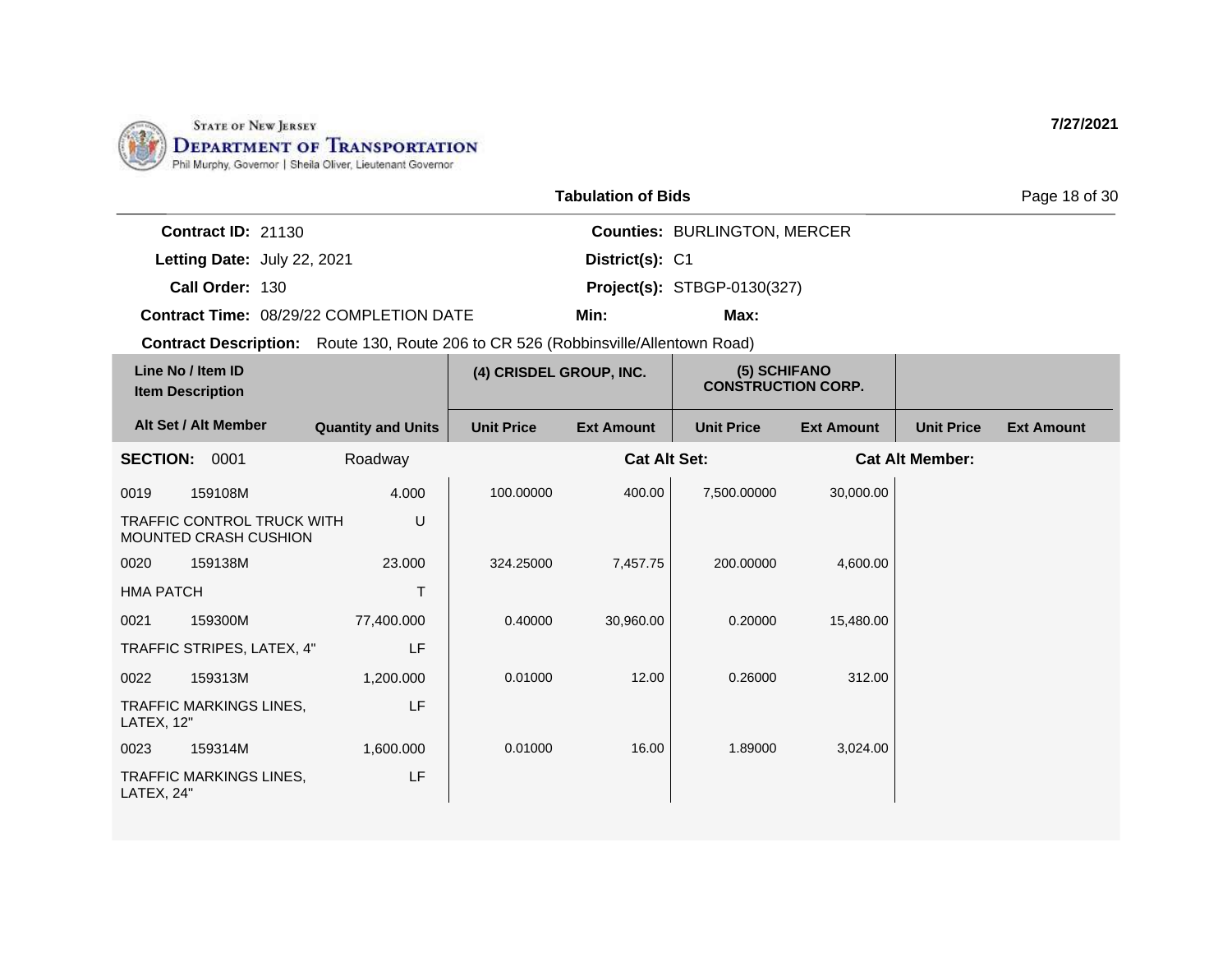

| <b>Tabulation of Bids</b> |  |  |
|---------------------------|--|--|
|---------------------------|--|--|

Page 19 of 30

| <b>Contract ID: 21130</b> |                                                |                 | <b>Counties: BURLINGTON, MERCER</b> |
|---------------------------|------------------------------------------------|-----------------|-------------------------------------|
|                           | Letting Date: July 22, 2021                    | District(s): C1 |                                     |
| Call Order: 130           |                                                |                 | <b>Project(s): STBGP-0130(327)</b>  |
|                           | <b>Contract Time: 08/29/22 COMPLETION DATE</b> | Min:            | Max:                                |

|                      | Line No / Item ID<br><b>Item Description</b> |                           | (4) CRISDEL GROUP, INC. |                     | (5) SCHIFANO<br><b>CONSTRUCTION CORP.</b> |                   |                        |                   |
|----------------------|----------------------------------------------|---------------------------|-------------------------|---------------------|-------------------------------------------|-------------------|------------------------|-------------------|
|                      | Alt Set / Alt Member                         | <b>Quantity and Units</b> | <b>Unit Price</b>       | <b>Ext Amount</b>   | <b>Unit Price</b>                         | <b>Ext Amount</b> | <b>Unit Price</b>      | <b>Ext Amount</b> |
| <b>SECTION:</b>      | 0001                                         | Roadway                   |                         | <b>Cat Alt Set:</b> |                                           |                   | <b>Cat Alt Member:</b> |                   |
| 0024                 | 159320M                                      | 550.000                   | 0.01000                 | 5.50                | 3.15000                                   | 1,732.50          |                        |                   |
| LATEX                | TRAFFIC MARKINGS SYMBOLS,                    | <b>SF</b>                 |                         |                     |                                           |                   |                        |                   |
| 0025                 | 160004M                                      | 1.000                     | 400.00000               | 400.00              | 400.00000                                 | 400.00            |                        |                   |
|                      | FUEL PRICE ADJUSTMENT                        | <b>DOLL</b>               |                         |                     |                                           |                   |                        |                   |
| 0026                 | 160007M                                      | 1.000                     | 10,400.00000            | 10,400.00           | 10,400.00000                              | 10,400.00         |                        |                   |
|                      | ASPHALT PRICE ADJUSTMENT                     | <b>DOLL</b>               |                         |                     |                                           |                   |                        |                   |
| 0027                 | 161003P                                      | (1)                       | 6,441.61000             | 6,441.61            | 7,500.00000                               | 7,500.00          |                        |                   |
| <b>FINAL CLEANUP</b> |                                              | LS                        |                         |                     |                                           |                   |                        |                   |
| 0028                 | 201003P                                      | (1)                       | 40,000.00000            | 40,000.00           | 7,500.00000                               | 7,500.00          |                        |                   |
| <b>CLEARING SITE</b> |                                              | LS                        |                         |                     |                                           |                   |                        |                   |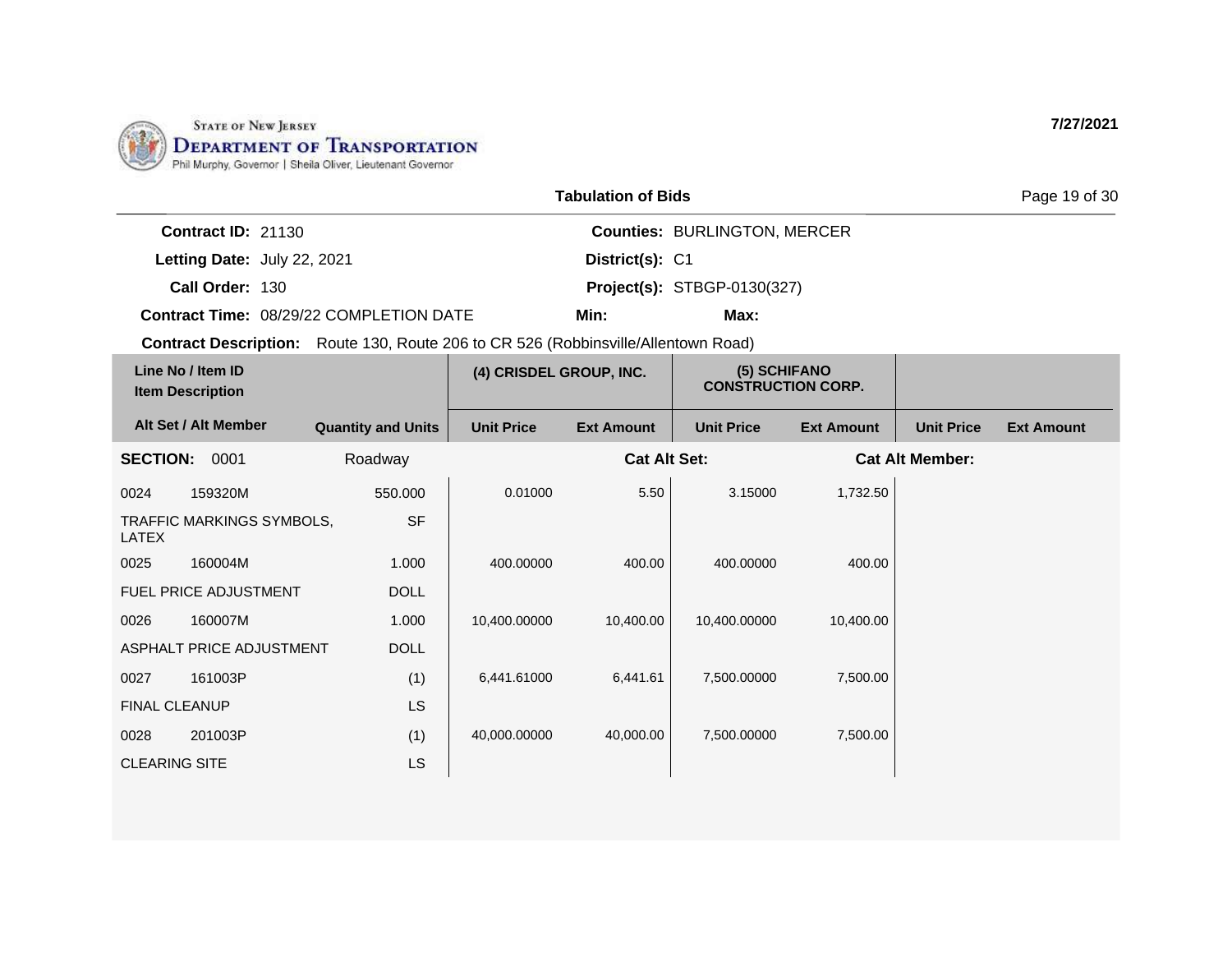

| <b>Tabulation of Bids</b> |  |  |
|---------------------------|--|--|
|---------------------------|--|--|

Page 20 of 30

| <b>Contract ID: 21130</b> |                                                |                 | <b>Counties: BURLINGTON, MERCER</b> |
|---------------------------|------------------------------------------------|-----------------|-------------------------------------|
|                           | Letting Date: July 22, 2021                    | District(s): C1 |                                     |
| Call Order: 130           |                                                |                 | <b>Project(s): STBGP-0130(327)</b>  |
|                           | <b>Contract Time: 08/29/22 COMPLETION DATE</b> | Min:            | Max:                                |

| Line No / Item ID<br><b>Item Description</b> |                                                        | (4) CRISDEL GROUP, INC.   |                   | (5) SCHIFANO<br><b>CONSTRUCTION CORP.</b> |                   |                   |                        |                   |
|----------------------------------------------|--------------------------------------------------------|---------------------------|-------------------|-------------------------------------------|-------------------|-------------------|------------------------|-------------------|
|                                              | Alt Set / Alt Member                                   | <b>Quantity and Units</b> | <b>Unit Price</b> | <b>Ext Amount</b>                         | <b>Unit Price</b> | <b>Ext Amount</b> | <b>Unit Price</b>      | <b>Ext Amount</b> |
| <b>SECTION:</b>                              | 0001                                                   | Roadway                   |                   | <b>Cat Alt Set:</b>                       |                   |                   | <b>Cat Alt Member:</b> |                   |
| 0029                                         | 302051P                                                | 30.000                    | 129.34000         | 3,880.20                                  | 35.00000          | 1,050.00          |                        |                   |
| <b>THICKNESS</b>                             | DENSE-GRADED AGGREGATE<br><b>BASE COURSE, VARIABLE</b> | <b>CY</b>                 |                   |                                           |                   |                   |                        |                   |
| 0030                                         | 401009P                                                | 6,935.000                 | 10.56000          | 73,233.60                                 | 10.00000          | 69,350.00         |                        |                   |
|                                              | HMA MILLING, 3" OR LESS                                | SY                        |                   |                                           |                   |                   |                        |                   |
| 0031                                         | 401017P                                                | 12,662.000                | 19.16000          | 242,603.92                                | 25.00000          | 316,550.00        |                        |                   |
| MICRO-MILLING                                |                                                        | SY                        |                   |                                           |                   |                   |                        |                   |
| 0032                                         | 401021M                                                | 250.000                   | 52,00000          | 13,000.00                                 | 95.00000          | 23,750.00         |                        |                   |
| <b>REPAIR</b>                                | HOT MIX ASPHALT PAVEMENT                               | SY                        |                   |                                           |                   |                   |                        |                   |
| 0033                                         | 401024M                                                | 1,000.000                 | 4.86000           | 4,860.00                                  | 3.00000           | 3,000.00          |                        |                   |
|                                              | SEALING OF CRACKS IN HOT MIX<br>ASPHALT SURFACE COURSE | LF                        |                   |                                           |                   |                   |                        |                   |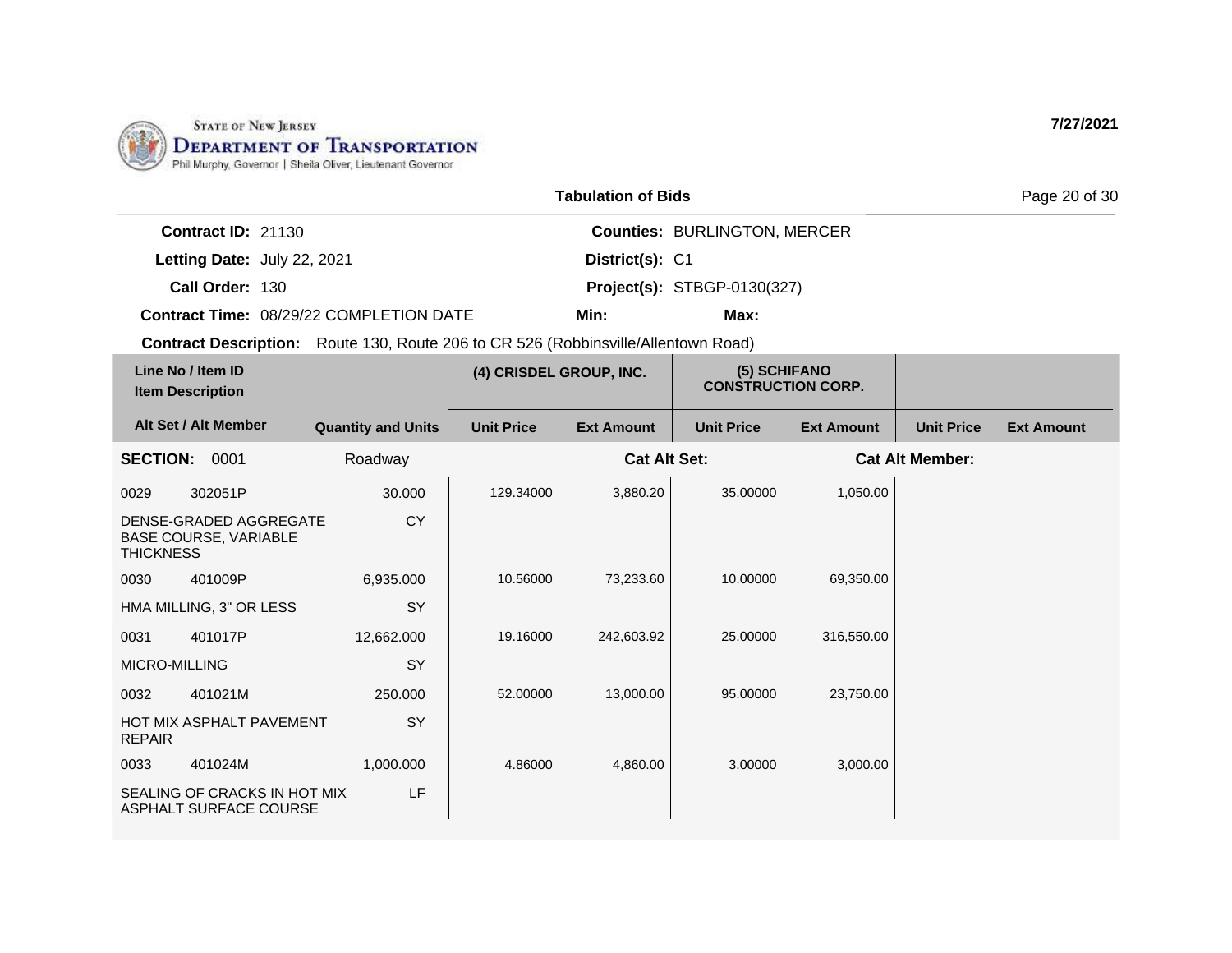

| <b>Tabulation of Bids</b> |  |  |
|---------------------------|--|--|
|---------------------------|--|--|

Page 21 of 30

**Call Order: Letting Date:** July 22, 2021 **District(s): C1 Contract ID:** 21130 **District(s): Counties:** BURLINGTON, MERCER 130 **Project(s):** STBGP-0130(327) **Contract Time:** 08/29/22 COMPLETION DATE **Min: Max:**

|                  | Line No / Item ID<br><b>Item Description</b>       |                           | (4) CRISDEL GROUP, INC. |                     | (5) SCHIFANO<br><b>CONSTRUCTION CORP.</b> |                   |                        |                   |
|------------------|----------------------------------------------------|---------------------------|-------------------------|---------------------|-------------------------------------------|-------------------|------------------------|-------------------|
|                  | Alt Set / Alt Member                               | <b>Quantity and Units</b> | <b>Unit Price</b>       | <b>Ext Amount</b>   | <b>Unit Price</b>                         | <b>Ext Amount</b> | <b>Unit Price</b>      | <b>Ext Amount</b> |
| <b>SECTION:</b>  | 0001                                               | Roadway                   |                         | <b>Cat Alt Set:</b> |                                           |                   | <b>Cat Alt Member:</b> |                   |
| 0034             | 401027M                                            | 186,400.000               | 0.30000                 | 55,920.00           | 0.40000                                   | 74,560.00         |                        |                   |
|                  | POLYMERIZED JOINT ADHESIVE                         | LF                        |                         |                     |                                           |                   |                        |                   |
| 0035             | 401030M                                            | 1,050.000                 | 0.01000                 | 10.50               | 5.00000                                   | 5,250.00          |                        |                   |
| <b>TACK COAT</b> |                                                    | GAL                       |                         |                     |                                           |                   |                        |                   |
| 0036             | 401054M                                            | 733.000                   | 164.47000               | 120,556.51          | 150,00000                                 | 109,950.00        |                        |                   |
|                  | HOT MIX ASPHALT 12.5 M 64<br><b>SURFACE COURSE</b> | T                         |                         |                     |                                           |                   |                        |                   |
| 0037             | 401108M                                            | 45.000                    | 162.22000               | 7,299.90            | 150.00000                                 | 6,750.00          |                        |                   |
| <b>ASPHALT</b>   | CORE SAMPLES, HOT MIX                              | U                         |                         |                     |                                           |                   |                        |                   |
| 0038             | 401113M                                            | 250.000                   | 19,00000                | 4,750.00            | 50.00000                                  | 12,500.00         |                        |                   |
| <b>REPAIR</b>    | HMA LONGITUDINAL JOINT                             | SY                        |                         |                     |                                           |                   |                        |                   |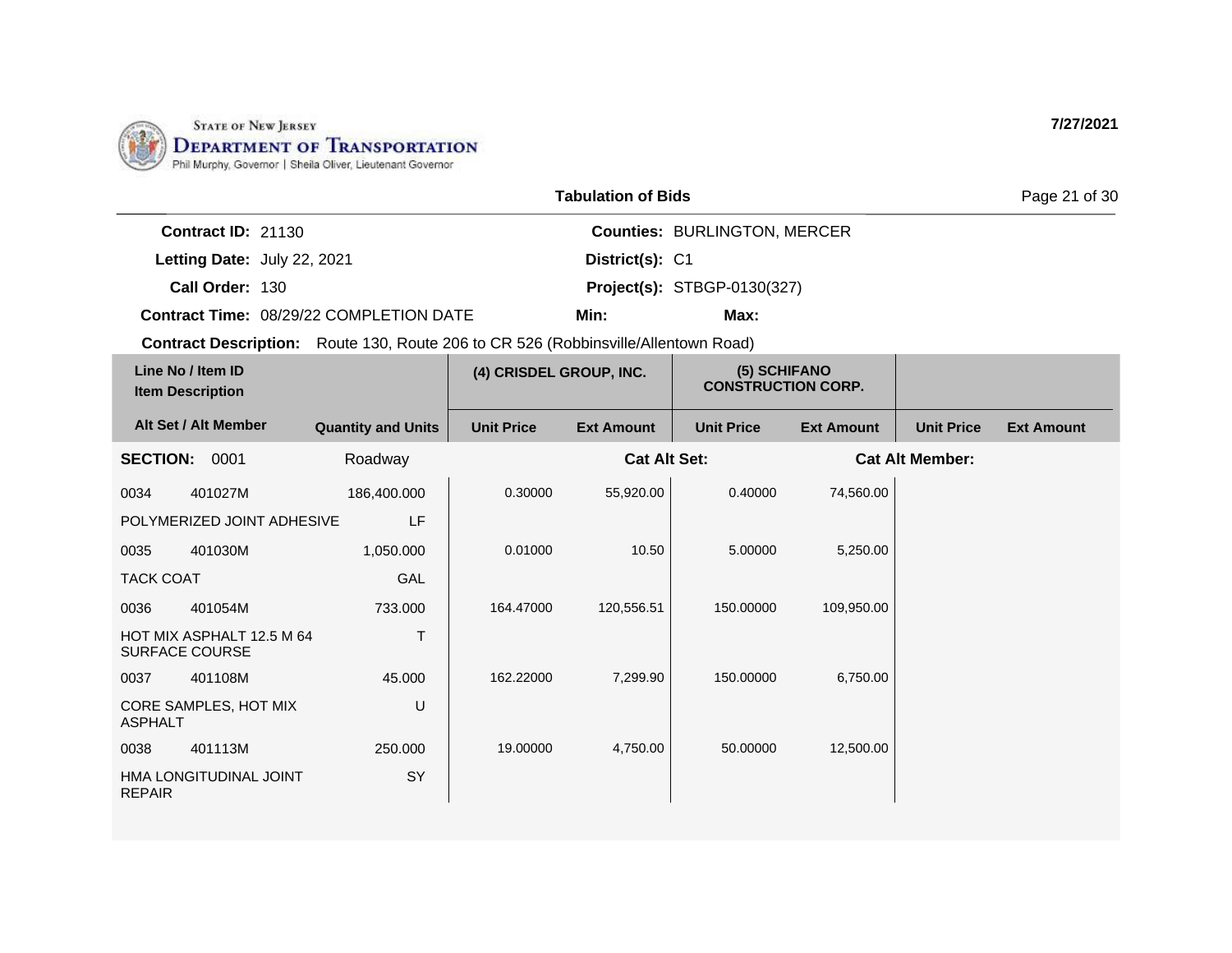

| <b>Tabulation of Bids</b> |  |  |
|---------------------------|--|--|
|---------------------------|--|--|

Page 22 of 30

**Call Order: Letting Date:** July 22, 2021 **District(s): C1 Contract ID:** 21130 **District(s): Counties:** BURLINGTON, MERCER 130 **Project(s):** STBGP-0130(327) **Contract Time:** 08/29/22 COMPLETION DATE **Min: Max:**

| Line No / Item ID<br><b>Item Description</b> |                                                                | (4) CRISDEL GROUP, INC.   |                   | (5) SCHIFANO<br><b>CONSTRUCTION CORP.</b> |                   |                   |                        |                   |
|----------------------------------------------|----------------------------------------------------------------|---------------------------|-------------------|-------------------------------------------|-------------------|-------------------|------------------------|-------------------|
|                                              | Alt Set / Alt Member                                           | <b>Quantity and Units</b> | <b>Unit Price</b> | <b>Ext Amount</b>                         | <b>Unit Price</b> | <b>Ext Amount</b> | <b>Unit Price</b>      | <b>Ext Amount</b> |
| <b>SECTION:</b>                              | 0001                                                           | Roadway                   |                   | <b>Cat Alt Set:</b>                       |                   |                   | <b>Cat Alt Member:</b> |                   |
| 0039                                         | 403005M                                                        | 35,500.000                | 4.98000           | 176,790.00                                | 5.48000           | 194,540.00        |                        |                   |
|                                              | POLYMER MODIFIED TACK COAT                                     | GAL                       |                   |                                           |                   |                   |                        |                   |
| 0040                                         | 406005M                                                        | 7,637.000                 | 143.48000         | 1,095,756.76                              | 200.00000         | 1,527,400.00      |                        |                   |
| <b>OVERLAY</b>                               | <b>HIGH PERFORMANCE THIN</b>                                   |                           |                   |                                           |                   |                   |                        |                   |
| 0041                                         | 452004M                                                        | 680,000                   | 1,220.06000       | 829,640.80                                | 910.00000         | 618,800.00        |                        |                   |
| <b>RESIN COMPOUND</b>                        | <b>PARTIAL DEPTH CONCRETE</b><br>REPAIR, HOT APPLIED SYNTHETIC | <b>SY</b>                 |                   |                                           |                   |                   |                        |                   |
| 0042                                         | 453013M                                                        | 1,700.000                 | 737.54000         | 1,253,818.00                              | 950.00000         | 1,615,000.00      |                        |                   |
|                                              | <b>FULL DEPTH CONCRETE</b><br>PAVEMENT REPAIR, PRECAST         | SY                        |                   |                                           |                   |                   |                        |                   |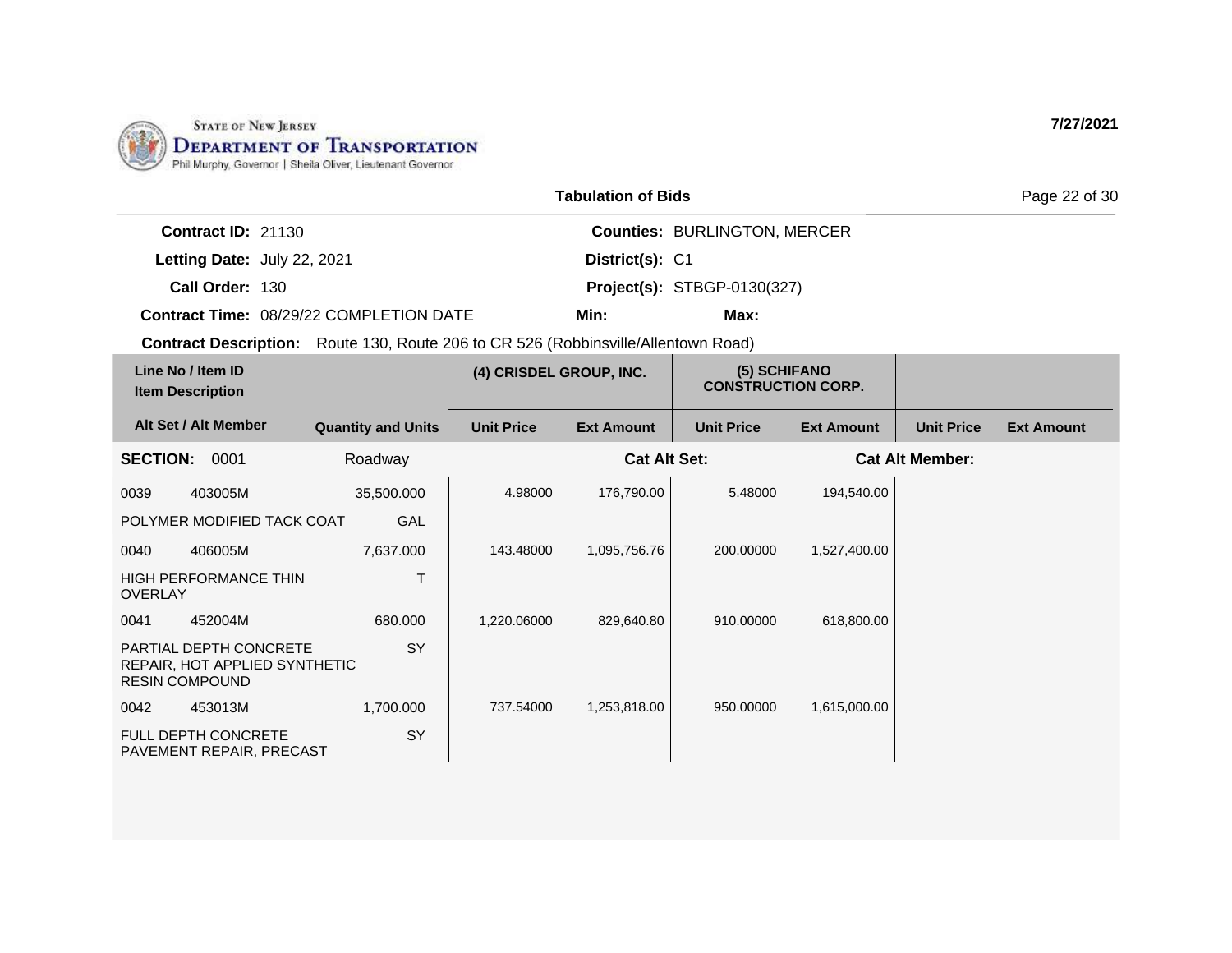

## **Tabulation of Bids**

**Counties:** BURLINGTON, MERCER

**Min: Max:**

**7/27/2021**

Page 23 of 30

| <b>Contract ID: 21130</b>          | <b>Counties: BU</b> |  |
|------------------------------------|---------------------|--|
| <b>Letting Date: July 22, 2021</b> | District(s): C1     |  |

**Call Order:** 130 **Project(s):** STBGP-0130(327)

**Contract Time:** 08/29/22 COMPLETION DATE

|                   | Line No / Item ID<br><b>Item Description</b>                 |                           | (4) CRISDEL GROUP, INC. |                     | (5) SCHIFANO<br><b>CONSTRUCTION CORP.</b> |                   |                        |                   |
|-------------------|--------------------------------------------------------------|---------------------------|-------------------------|---------------------|-------------------------------------------|-------------------|------------------------|-------------------|
|                   | Alt Set / Alt Member                                         | <b>Quantity and Units</b> | <b>Unit Price</b>       | <b>Ext Amount</b>   | <b>Unit Price</b>                         | <b>Ext Amount</b> | <b>Unit Price</b>      | <b>Ext Amount</b> |
| <b>SECTION:</b>   | 0001                                                         | Roadway                   |                         | <b>Cat Alt Set:</b> |                                           |                   | <b>Cat Alt Member:</b> |                   |
| 0043              | 456006M                                                      | 33,624.000                | 3.90000                 | 131,133.60          | 5.00000                                   | 168,120.00        |                        |                   |
| <b>PAVEMENT</b>   | <b>CLEANING AND SEALING JOINTS</b><br>AND CRACKS IN CONCRETE | LF                        |                         |                     |                                           |                   |                        |                   |
| 0044              | 602213M                                                      | 9.000                     | 625.00000               | 5,625.00            | 476.00000                                 | 4,284.00          |                        |                   |
| <b>CURB PIECE</b> |                                                              | U                         |                         |                     |                                           |                   |                        |                   |
| 0045              | 610003M                                                      | 75,000.000                | 0.38000                 | 28,500.00           | 0.42000                                   | 31,500.00         |                        |                   |
|                   | TRAFFIC STRIPES, 4"                                          | LF                        |                         |                     |                                           |                   |                        |                   |
| 0046              | 610007M                                                      | 2,400.000                 | 0.76000                 | 1,824.00            | 0.84000                                   | 2,016.00          |                        |                   |
|                   | TRAFFIC STRIPES, 8"                                          | LF                        |                         |                     |                                           |                   |                        |                   |
| 0047              | 610008M                                                      | 550.000                   | 6.30000                 | 3,465.00            | 7.29000                                   | 4,009.50          |                        |                   |
|                   | TRAFFIC MARKINGS, SYMBOLS                                    | <b>SF</b>                 |                         |                     |                                           |                   |                        |                   |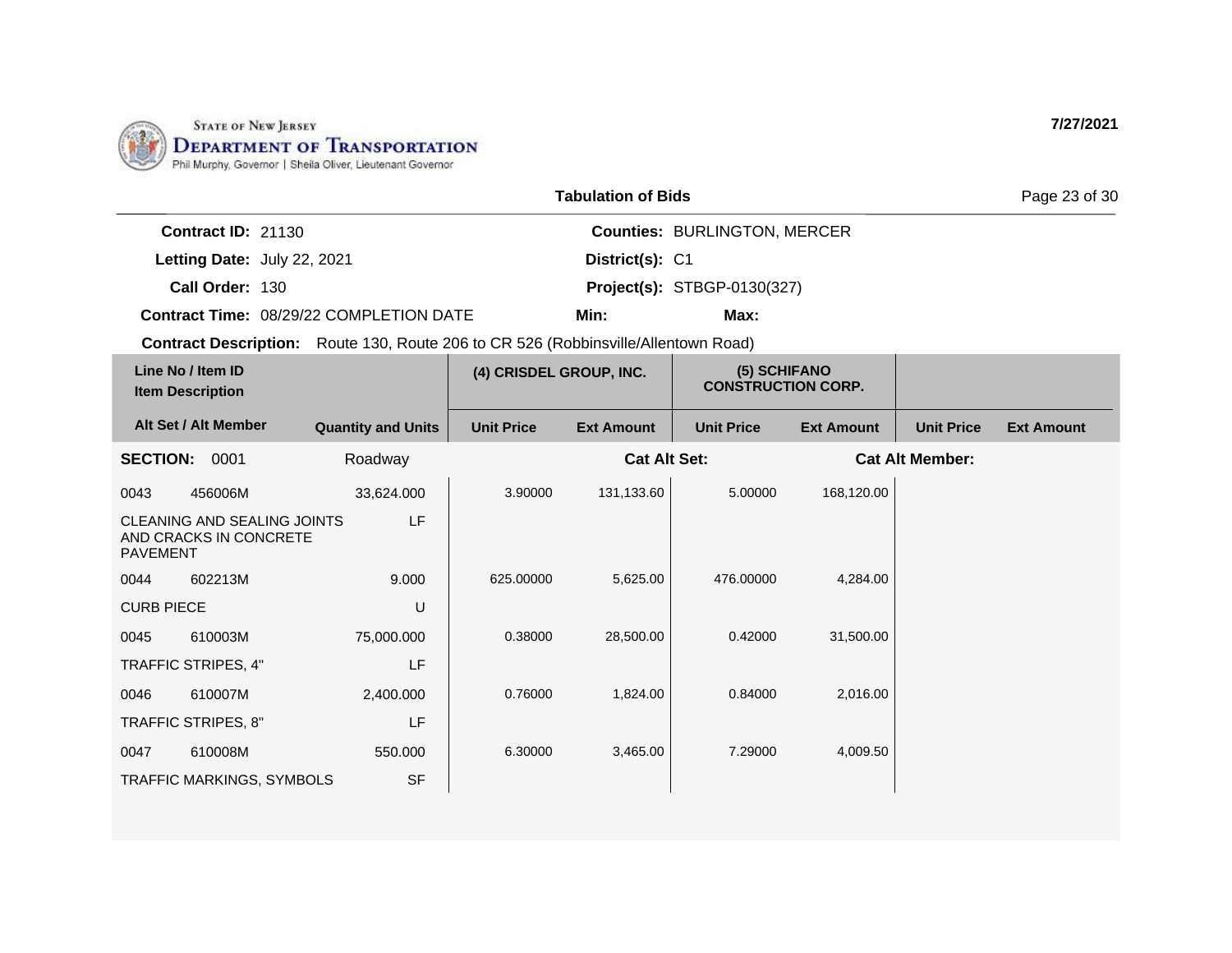

| <b>Tabulation of Bids</b> |  |  |
|---------------------------|--|--|
|---------------------------|--|--|

Page 24 of 30

| Contract $ID: 21130$        |                                                |                 | <b>Counties: BURLINGTON, MERCER</b> |
|-----------------------------|------------------------------------------------|-----------------|-------------------------------------|
| Letting Date: July 22, 2021 |                                                | District(s): C1 |                                     |
| Call Order: 130             |                                                |                 | <b>Project(s): STBGP-0130(327)</b>  |
|                             | <b>Contract Time: 08/29/22 COMPLETION DATE</b> | Min:            | Max:                                |

|                 | Line No / Item ID<br><b>Item Description</b> |                           | (4) CRISDEL GROUP, INC. |                     | (5) SCHIFANO<br><b>CONSTRUCTION CORP.</b> |                   |                        |                   |
|-----------------|----------------------------------------------|---------------------------|-------------------------|---------------------|-------------------------------------------|-------------------|------------------------|-------------------|
|                 | Alt Set / Alt Member                         | <b>Quantity and Units</b> | <b>Unit Price</b>       | <b>Ext Amount</b>   | <b>Unit Price</b>                         | <b>Ext Amount</b> | <b>Unit Price</b>      | <b>Ext Amount</b> |
| <b>SECTION:</b> | 0001                                         | Roadway                   |                         | <b>Cat Alt Set:</b> |                                           |                   | <b>Cat Alt Member:</b> |                   |
| 0048            | 610012M                                      | 600.000                   | 27.95000                | 16,770.00           | 29.35000                                  | 17,610.00         |                        |                   |
| <b>LENS</b>     | RPM, MONO-DIRECTIONAL, WHITE                 | U                         |                         |                     |                                           |                   |                        |                   |
| 0049            | 610016M                                      | 1,200.000                 | 2.50000                 | 3,000.00            | 2.21000                                   | 2,652.00          |                        |                   |
|                 | TRAFFIC MARKING LINES, 12"                   | LF                        |                         |                     |                                           |                   |                        |                   |
| 0050            | 610017M                                      | 1,600.000                 | 4.30000                 | 6,880.00            | 4.41000                                   | 7,056.00          |                        |                   |
|                 | TRAFFIC MARKING LINES, 24"                   | LF                        |                         |                     |                                           |                   |                        |                   |
| 0051            | 610018M                                      | 450.000                   | 27.95000                | 12,577.50           | 29.35000                                  | 13,207.50         |                        |                   |
| AMBER LENS      | RPM, MONO-DIRECTIONAL,                       | U                         |                         |                     |                                           |                   |                        |                   |
| 0052            | 610024M                                      | 1,050.000                 | 0.01000                 | 10.50               | 10.00000                                  | 10,500.00         |                        |                   |
| REMOVAL OF RPM  |                                              | U                         |                         |                     |                                           |                   |                        |                   |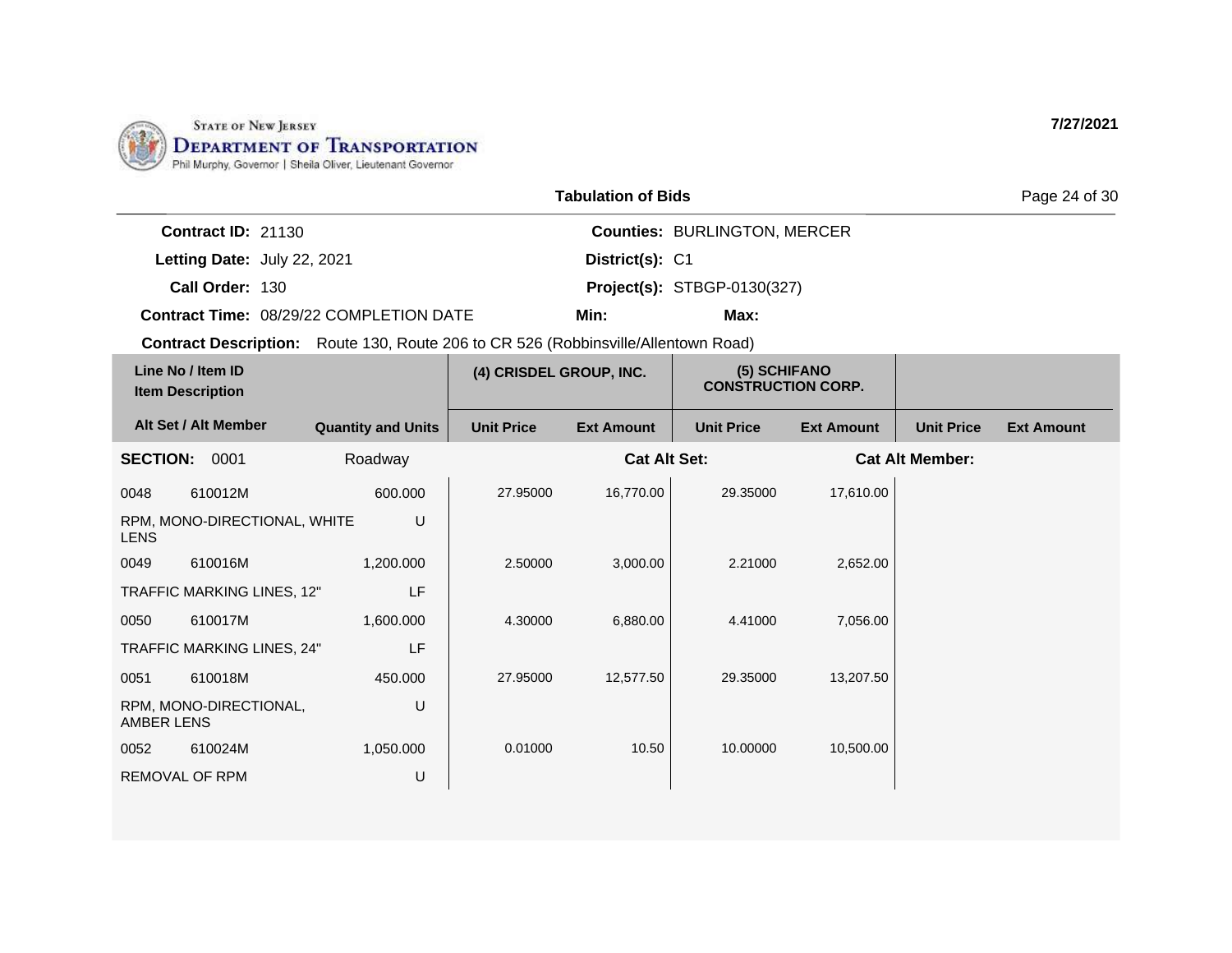

|                             |                                                                                           | <b>Tabulation of Bids</b> |                                     | Page 25 of 30 |  |  |  |
|-----------------------------|-------------------------------------------------------------------------------------------|---------------------------|-------------------------------------|---------------|--|--|--|
| <b>Contract ID: 21130</b>   |                                                                                           |                           | <b>Counties: BURLINGTON, MERCER</b> |               |  |  |  |
| Letting Date: July 22, 2021 |                                                                                           | District(s): C1           |                                     |               |  |  |  |
| Call Order: 130             |                                                                                           |                           | <b>Project(s): STBGP-0130(327)</b>  |               |  |  |  |
|                             | <b>Contract Time: 08/29/22 COMPLETION DATE</b>                                            | Min:                      | Max:                                |               |  |  |  |
|                             | <b>Contract Description:</b> Route 130, Route 206 to CR 526 (Robbinsville/Allentown Road) |                           |                                     |               |  |  |  |
|                             |                                                                                           |                           |                                     |               |  |  |  |

| Line No / Item ID<br><b>Item Description</b> |                                    | (4) CRISDEL GROUP, INC.   |                   | (5) SCHIFANO<br><b>CONSTRUCTION CORP.</b> |                   |                   |                        |                   |
|----------------------------------------------|------------------------------------|---------------------------|-------------------|-------------------------------------------|-------------------|-------------------|------------------------|-------------------|
|                                              | Alt Set / Alt Member               | <b>Quantity and Units</b> | <b>Unit Price</b> | <b>Ext Amount</b>                         | <b>Unit Price</b> | <b>Ext Amount</b> | <b>Unit Price</b>      | <b>Ext Amount</b> |
| <b>SECTION:</b>                              | 0001                               | Roadway                   |                   | <b>Cat Alt Set:</b>                       |                   |                   | <b>Cat Alt Member:</b> |                   |
| 0053                                         | 610036M                            | 77,400.000                | 0.49000           | 37.926.00                                 | 0.47000           | 36,378.00         |                        |                   |
|                                              | REMOVAL OF TRAFFIC STRIPES         | LF                        |                   |                                           |                   |                   |                        |                   |
| 0054                                         | 610039M                            | 3,350.000                 | 3.90000           | 13,065.00                                 | 2.36000           | 7,906.00          |                        |                   |
|                                              | <b>REMOVAL OF TRAFFIC MARKINGS</b> | <b>SF</b>                 |                   |                                           |                   |                   |                        |                   |
|                                              | <b>Section Totals:</b>             |                           |                   | \$5,239,623.90                            |                   | \$6,003,941.50    |                        |                   |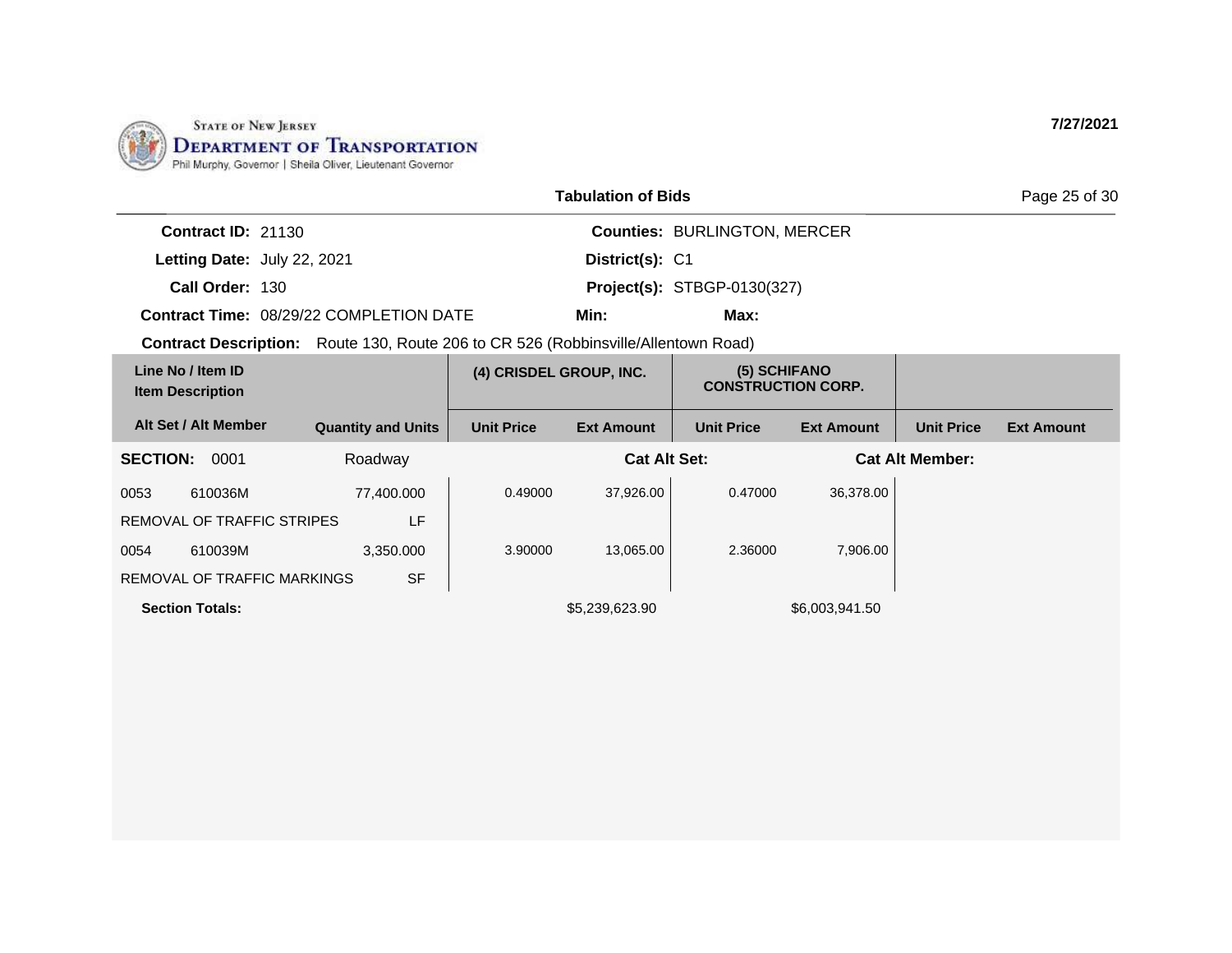

| <b>Tabulation of Bids</b>                    |  |                                                                                           |                         |                     |                                           |                   | Page 26 of 30          |                   |
|----------------------------------------------|--|-------------------------------------------------------------------------------------------|-------------------------|---------------------|-------------------------------------------|-------------------|------------------------|-------------------|
| <b>Contract ID: 21130</b>                    |  |                                                                                           |                         |                     | <b>Counties: BURLINGTON, MERCER</b>       |                   |                        |                   |
| Letting Date: July 22, 2021                  |  |                                                                                           |                         | District(s): C1     |                                           |                   |                        |                   |
| Call Order: 130                              |  |                                                                                           |                         |                     | <b>Project(s): STBGP-0130(327)</b>        |                   |                        |                   |
|                                              |  | <b>Contract Time: 08/29/22 COMPLETION DATE</b>                                            |                         | Min:                | Max:                                      |                   |                        |                   |
|                                              |  | <b>Contract Description:</b> Route 130, Route 206 to CR 526 (Robbinsville/Allentown Road) |                         |                     |                                           |                   |                        |                   |
| Line No / Item ID<br><b>Item Description</b> |  |                                                                                           | (4) CRISDEL GROUP, INC. |                     | (5) SCHIFANO<br><b>CONSTRUCTION CORP.</b> |                   |                        |                   |
| Alt Set / Alt Member                         |  | <b>Quantity and Units</b>                                                                 | <b>Unit Price</b>       | <b>Ext Amount</b>   | <b>Unit Price</b>                         | <b>Ext Amount</b> | <b>Unit Price</b>      | <b>Ext Amount</b> |
| <b>SECTION:</b><br>0002                      |  | <b>Construction Engineering</b>                                                           |                         | <b>Cat Alt Set:</b> |                                           |                   | <b>Cat Alt Member:</b> |                   |
| 155012M<br>0006                              |  | 1.000                                                                                     | 50,000.00000            | 50,000.00           | 35,000.00000                              | 35,000.00         |                        |                   |
| U<br>FIELD OFFICE TYPE D SET UP              |  |                                                                                           |                         |                     |                                           |                   |                        |                   |
| 155030M<br>0007                              |  | 12.000                                                                                    | 4,375.00000             | 52,500.00           | 4,500.00000                               | 54,000.00         |                        |                   |
| FIELD OFFICE TYPE D<br><b>MAINTENANCE</b>    |  | <b>MO</b>                                                                                 |                         |                     |                                           |                   |                        |                   |

**Section Totals:**  $$102,500.00$   $$89,000.00$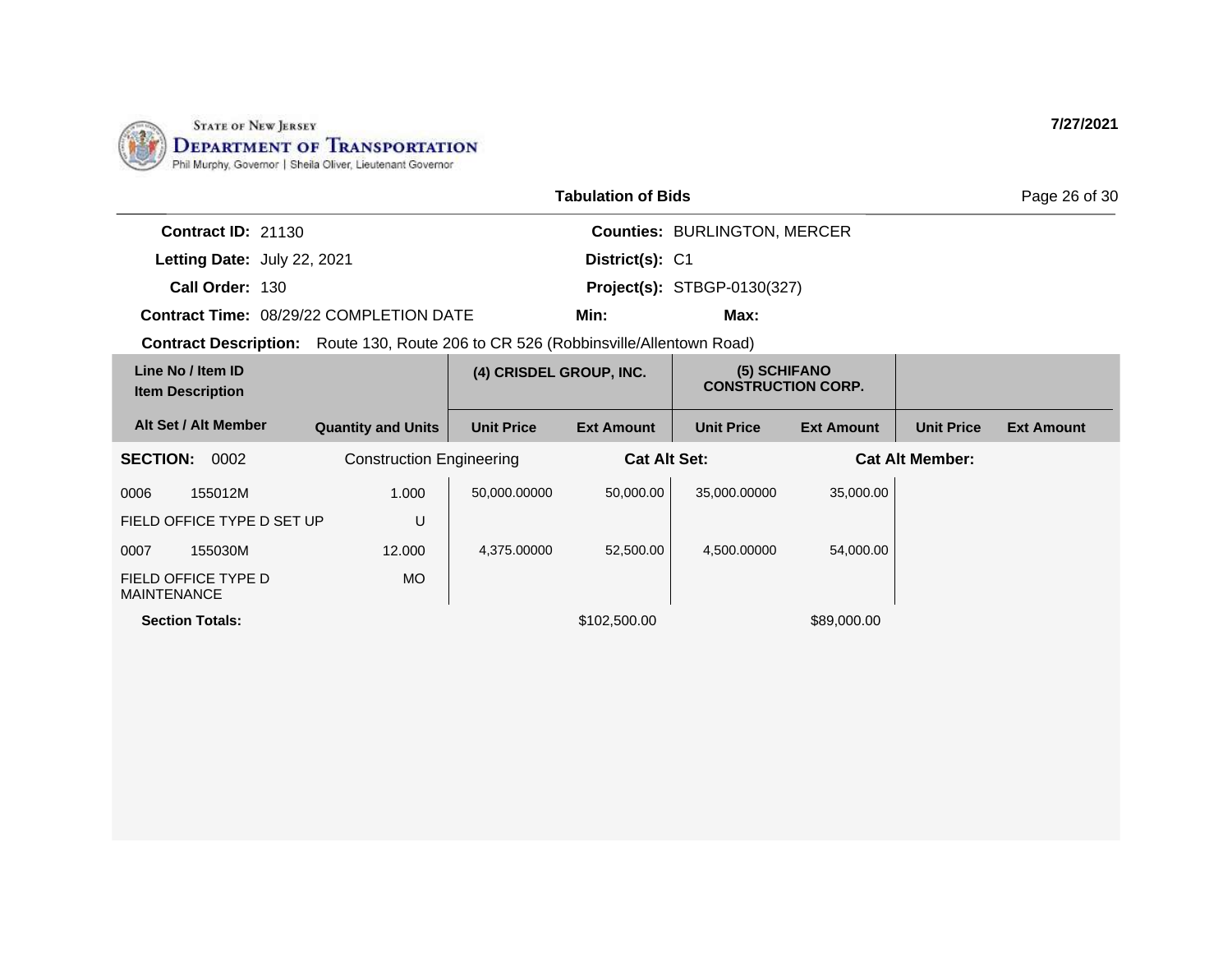

| <b>Tabulation of Bids</b> |  |
|---------------------------|--|
|---------------------------|--|

Page 27 of 30

| <b>Contract ID: 21130</b> |
|---------------------------|
|---------------------------|

**Letting Date:** July 22, 2021 **District(s): C1** 

**Call Order:** 130 **Project(s):** STBGP-0130(327)

**Contract Time:** 08/29/22 COMPLETION DATE

**Min: Max:**

**Counties:** BURLINGTON, MERCER

**District(s):**

**Contract Description:** Route 130, Route 206 to CR 526 (Robbinsville/Allentown Road)

| Line No / Item ID<br><b>Item Description</b> |                               | (4) CRISDEL GROUP, INC.   |                   | (5) SCHIFANO<br><b>CONSTRUCTION CORP.</b> |                   |                   |                        |                   |
|----------------------------------------------|-------------------------------|---------------------------|-------------------|-------------------------------------------|-------------------|-------------------|------------------------|-------------------|
|                                              | Alt Set / Alt Member          | <b>Quantity and Units</b> | <b>Unit Price</b> | <b>Ext Amount</b>                         | <b>Unit Price</b> | <b>Ext Amount</b> | <b>Unit Price</b>      | <b>Ext Amount</b> |
| <b>SECTION:</b>                              | 0003                          | Non Participating         |                   | <b>Cat Alt Set:</b>                       |                   |                   | <b>Cat Alt Member:</b> |                   |
| 0002                                         | 152015P                       | 1.000                     | 11,000.00000      | 11,000.00                                 | 10,200.00000      | 10,200.00         |                        |                   |
|                                              | POLLUTION LIABILITY INSURANCE | <b>DOLL</b>               |                   |                                           |                   |                   |                        |                   |
| 0055                                         | 801006M                       | 200.000                   | 7.00000           | 1,400.00                                  | 22.05000          | 4,410.00          |                        |                   |
|                                              | <b>SELECTIVE THINNING</b>     | <b>SY</b>                 |                   |                                           |                   |                   |                        |                   |
| 0056                                         | 801012M                       | 800.000                   | 15.00000          | 12,000.00                                 | 26.25000          | 21,000.00         |                        |                   |
|                                              | SELECTIVE CLEARING            | SY                        |                   |                                           |                   |                   |                        |                   |
| 0057                                         | 802021M                       | 15.000                    | 800.00000         | 12,000.00                                 | 710.00000         | 10,650.00         |                        |                   |
| <b>DIAMETER</b>                              | TREE REMOVAL, OVER 6" TO 12"  | U                         |                   |                                           |                   |                   |                        |                   |
| 0058                                         | 802024M                       | 10.000                    | 1,400.00000       | 14,000.00                                 | 950.00000         | 9,500.00          |                        |                   |
| <b>DIAMETER</b>                              | TREE REMOVAL, OVER 12" TO 18" | U                         |                   |                                           |                   |                   |                        |                   |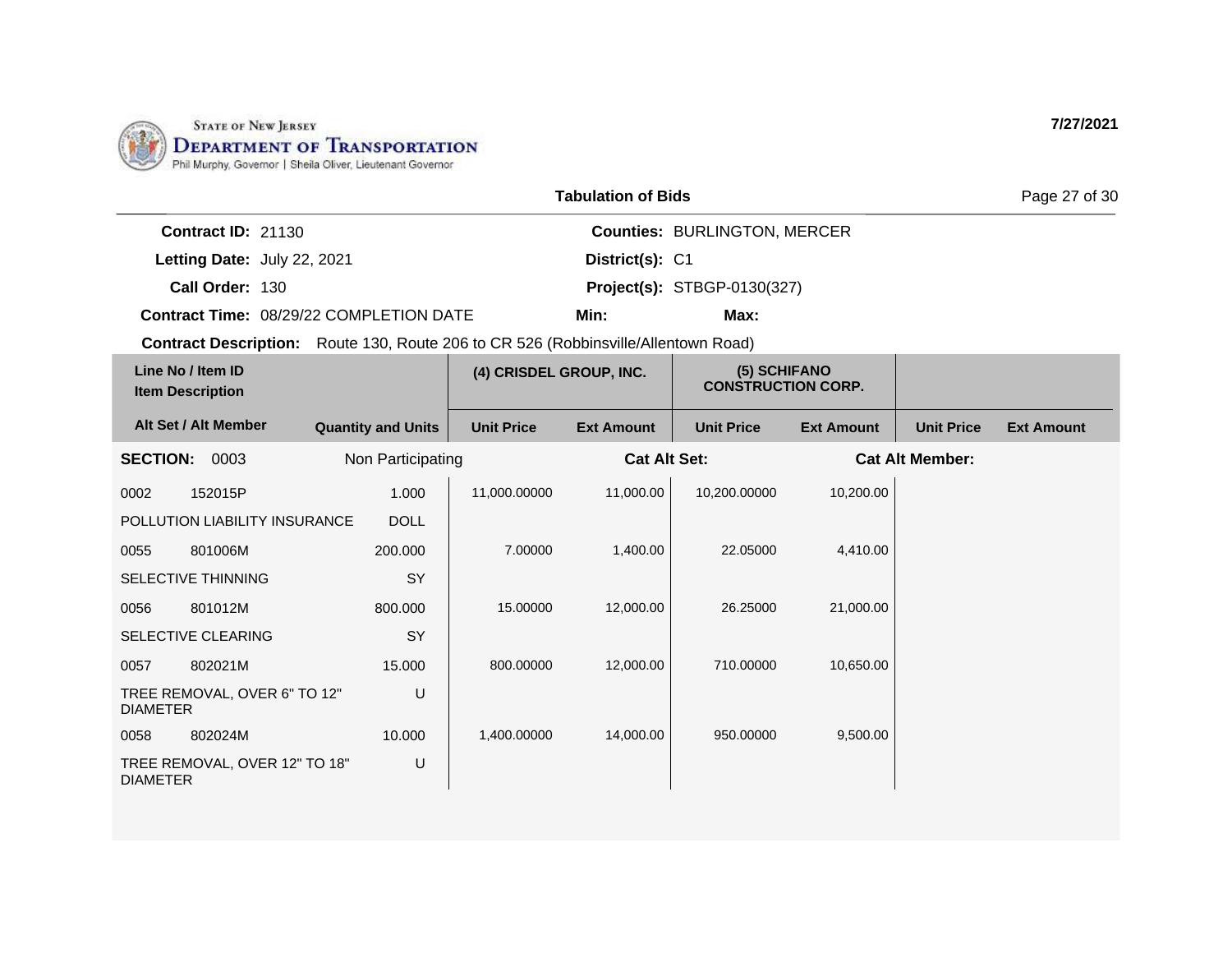

| <b>Tabulation of Bids</b>                                                                 |                           |                         |                   |                                           |                   |                        | Page 28 of 30     |
|-------------------------------------------------------------------------------------------|---------------------------|-------------------------|-------------------|-------------------------------------------|-------------------|------------------------|-------------------|
| <b>Contract ID: 21130</b>                                                                 |                           |                         |                   | <b>Counties: BURLINGTON, MERCER</b>       |                   |                        |                   |
| Letting Date: July 22, 2021                                                               |                           |                         | District(s): C1   |                                           |                   |                        |                   |
| Call Order: 130                                                                           |                           |                         |                   | <b>Project(s): STBGP-0130(327)</b>        |                   |                        |                   |
| <b>Contract Time: 08/29/22 COMPLETION DATE</b>                                            |                           |                         | Min:              | Max:                                      |                   |                        |                   |
| <b>Contract Description:</b> Route 130, Route 206 to CR 526 (Robbinsville/Allentown Road) |                           |                         |                   |                                           |                   |                        |                   |
| Line No / Item ID<br><b>Item Description</b>                                              |                           | (4) CRISDEL GROUP, INC. |                   | (5) SCHIFANO<br><b>CONSTRUCTION CORP.</b> |                   |                        |                   |
| Alt Set / Alt Member                                                                      | <b>Quantity and Units</b> | <b>Unit Price</b>       | <b>Ext Amount</b> | <b>Unit Price</b>                         | <b>Ext Amount</b> | <b>Unit Price</b>      | <b>Ext Amount</b> |
| <b>SECTION:</b><br>0003<br>Non Participating                                              |                           | <b>Cat Alt Set:</b>     |                   |                                           |                   | <b>Cat Alt Member:</b> |                   |
| 802027M<br>0059                                                                           | 2.000                     | 2,250.00000             | 4,500.00          | 1,325.00000                               | 2,650.00          |                        |                   |
| TREE REMOVAL, OVER 18" TO 24"<br><b>DIAMETER</b>                                          | U                         |                         |                   |                                           |                   |                        |                   |
| <b>Section Totals:</b>                                                                    |                           |                         | \$54,900.00       |                                           | \$58,410.00       |                        |                   |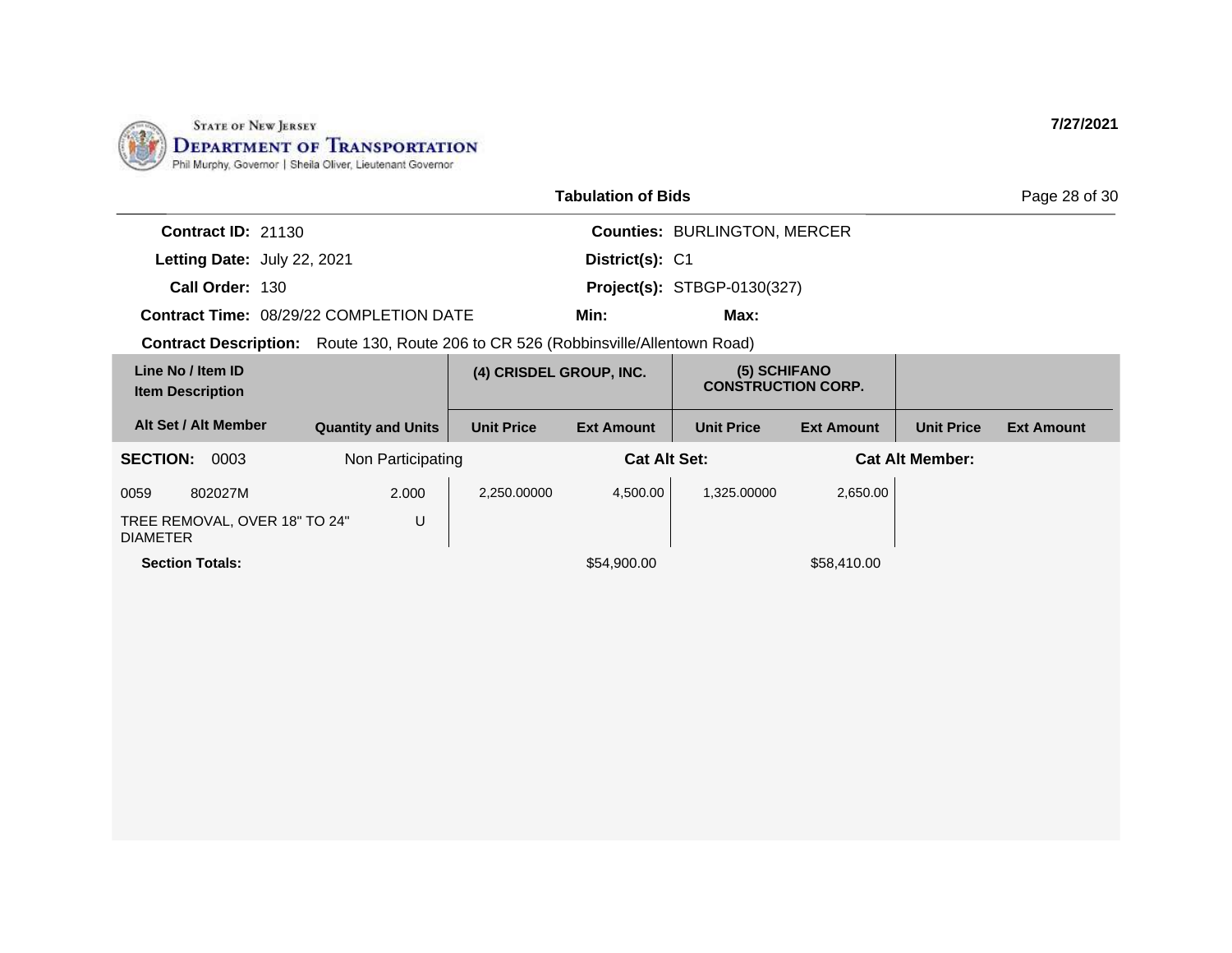

|                             |                                                |                 | <b>Tabulation of Bids</b>           |  |  |
|-----------------------------|------------------------------------------------|-----------------|-------------------------------------|--|--|
| <b>Contract ID: 21130</b>   |                                                |                 | <b>Counties: BURLINGTON, MERCER</b> |  |  |
| Letting Date: July 22, 2021 |                                                | District(s): C1 |                                     |  |  |
| Call Order: 130             |                                                |                 | <b>Project(s): STBGP-0130(327)</b>  |  |  |
|                             | <b>Contract Time: 08/29/22 COMPLETION DATE</b> | Min:            | Max:                                |  |  |

**Contract Description:** Route 130, Route 206 to CR 526 (Robbinsville/Allentown Road)

| Line No / Item ID<br><b>Item Description</b> |                               | (4) CRISDEL GROUP, INC.      |                   | (5) SCHIFANO<br><b>CONSTRUCTION CORP.</b> |                   |                   |                        |                   |
|----------------------------------------------|-------------------------------|------------------------------|-------------------|-------------------------------------------|-------------------|-------------------|------------------------|-------------------|
|                                              | Alt Set / Alt Member          | <b>Quantity and Units</b>    | <b>Unit Price</b> | <b>Ext Amount</b>                         | <b>Unit Price</b> | <b>Ext Amount</b> | <b>Unit Price</b>      | <b>Ext Amount</b> |
| <b>SECTION:</b>                              | 0004                          | <b>Erosion Control Items</b> |                   | <b>Cat Alt Set:</b>                       |                   |                   | <b>Cat Alt Member:</b> |                   |
| 0009                                         | 158006M                       | 500.000                      | 6.42000           | 3,210.00                                  | 2.00000           | 1,000.00          |                        |                   |
| <b>SILT FENCE</b>                            |                               | LF                           |                   |                                           |                   |                   |                        |                   |
| 0010                                         | 158030M                       | 80.000                       | 99.91000          | 7,992.80                                  | 150.00000         | 12,000.00         |                        |                   |
|                                              | INLET FILTER TYPE 2, 2' X 4'  | U                            |                   |                                           |                   |                   |                        |                   |
| 0011                                         | 158033M                       | 10.000                       | 157.33000         | 1,573.30                                  | 175.00000         | 1,750.00          |                        |                   |
|                                              | INLET FILTER TYPE 2, 4' X 4'  | U                            |                   |                                           |                   |                   |                        |                   |
| 0012                                         | 158072M                       | 2.000                        | 500.00000         | 1,000.00                                  | 1,500.00000       | 3,000.00          |                        |                   |
| TYPE 1                                       | OIL ONLY EMERGENCY SPILL KIT, | U                            |                   |                                           |                   |                   |                        |                   |
| <b>Section Totals:</b>                       |                               |                              | \$13,776.10       |                                           | \$17,750.00       |                   |                        |                   |
| <b>Contract Totals</b>                       |                               |                              |                   | \$5,410,800.00                            |                   | \$6,169,101.50    |                        |                   |
|                                              |                               | <b>Cost Plus Time Totals</b> |                   | \$5,410,800.00                            |                   | \$6,169,101.50    |                        |                   |

**7/27/2021**

Page 29 of 30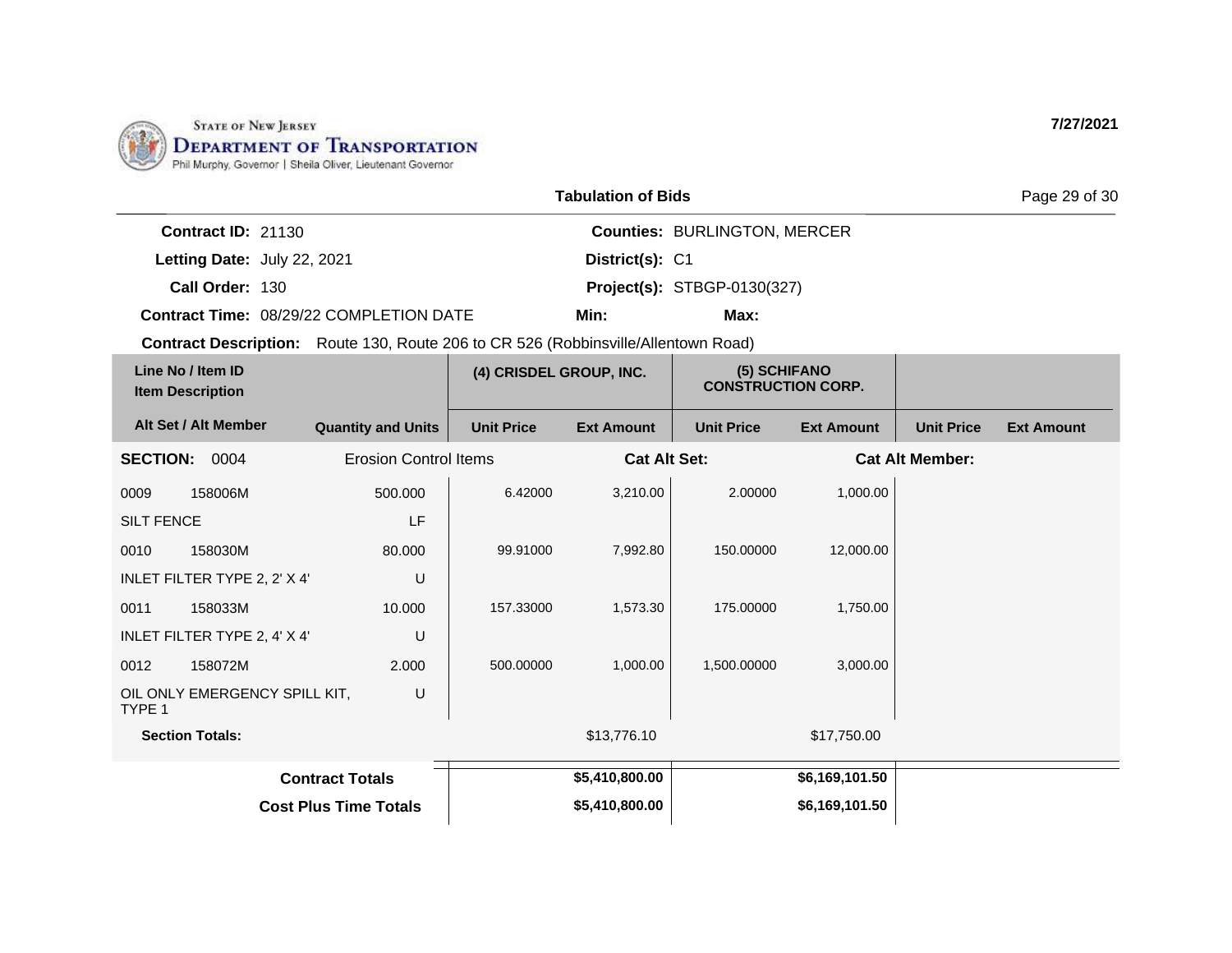

Page 30 of 30

| <b>Contract ID: 21130</b>                      |      | <b>Counties: BURLINGTON, MERCER</b> |
|------------------------------------------------|------|-------------------------------------|
| Letting Date: July 22, 2021                    |      |                                     |
| Call Order: 130                                |      | <b>Project(s): STBGP-0130(327)</b>  |
| <b>Contract Time: 08/29/22 COMPLETION DATE</b> | Min: | Max:                                |
|                                                |      | District(s): C1                     |

**Contract Description:** Route 130, Route 206 to CR 526 (Robbinsville/Allentown Road)

**( ) indicates item is bid as Lump Sum**